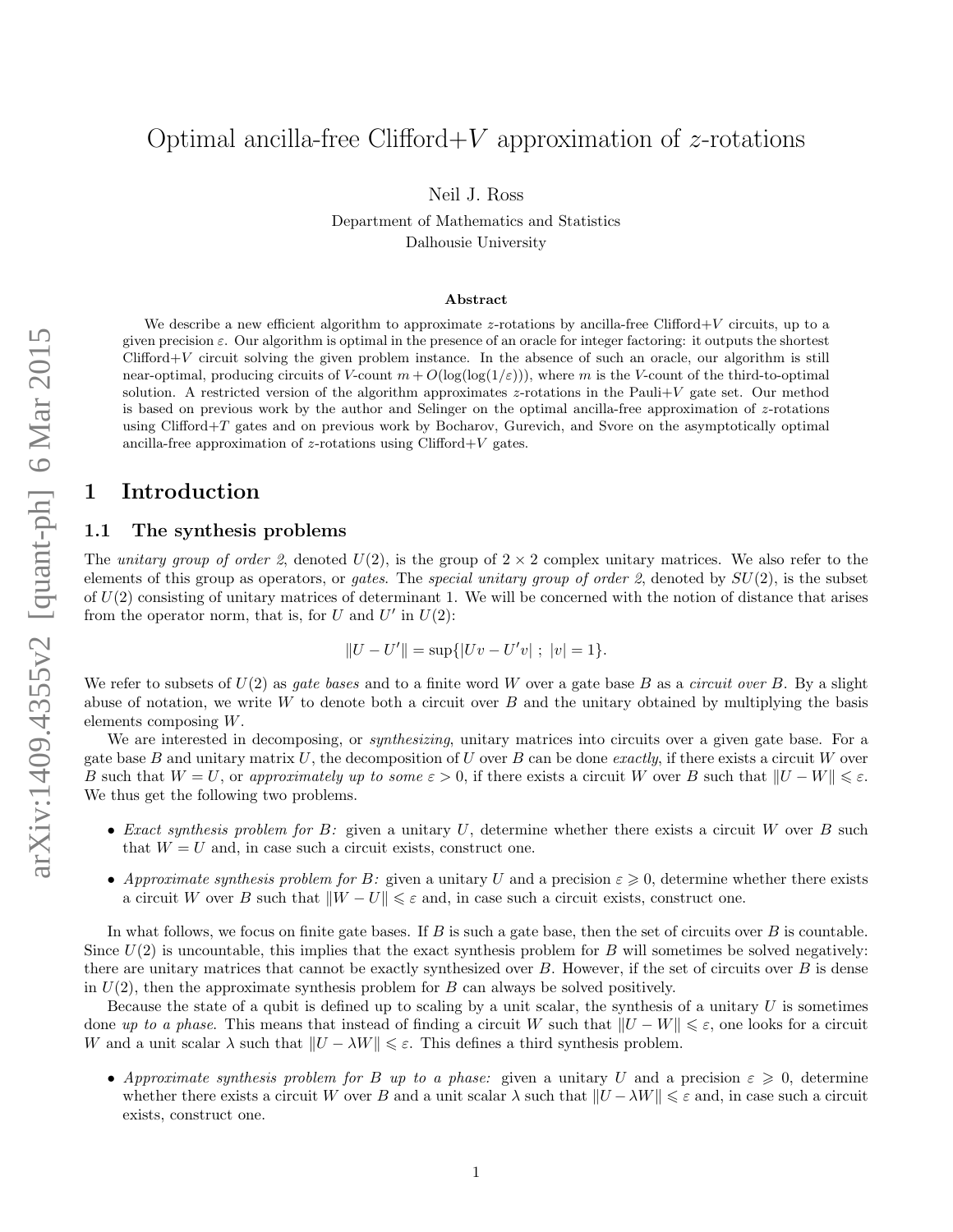Since a global phase has no observable effect in quantum mechanics, it is often sufficient to define a decomposition method for special unitary matrices. Indeed, suppose that  $B$  is a gate base such that the set of circuits over  $B$  is dense in  $SU(2)$ . If we have an algorithm to approximately synthesize elements of  $SU(2)$  into circuits over B, then we can synthesize arbitrary unitary matrices over  $B$  up to a phase, since the determinant of a unitary matrix always has norm 1.

A decomposition method solving any of the above three problems is evaluated with respect to its time complexity (what is its run-time?) and to its circuit complexity (how many gates are contained in the produced circuit?).

#### 1.2 Synthesis of z-rotations using V-gates

We are interested in the following V-gates

$$
V_X = \frac{1}{\sqrt{5}}(I + 2iX) = \frac{1}{\sqrt{5}} \begin{pmatrix} 1 & 2i \\ 2i & 1 \end{pmatrix}, \quad V_Y = \frac{1}{\sqrt{5}}(I + 2iY) = \frac{1}{\sqrt{5}} \begin{pmatrix} 1 & 2 \\ -2 & 1 \end{pmatrix}, \text{ and}
$$

$$
V_Z = \frac{1}{\sqrt{5}}(I + 2iZ) = \frac{1}{\sqrt{5}} \begin{pmatrix} 1+2i & 0 \\ 0 & 1-2i \end{pmatrix},
$$

and their adjoints

$$
V_X^{\dagger} = \frac{1}{\sqrt{5}}(I - 2iX) = \frac{1}{\sqrt{5}} \begin{pmatrix} 1 & -2i \\ -2i & 1 \end{pmatrix}, \quad V_Y^{\dagger} = \frac{1}{\sqrt{5}}(I - 2iY) = \frac{1}{\sqrt{5}} \begin{pmatrix} 1 & -2 \\ 2 & 1 \end{pmatrix}, \text{ and}
$$

$$
V_Z^{\dagger} = \frac{1}{\sqrt{5}}(I - 2iZ) = \frac{1}{\sqrt{5}} \begin{pmatrix} 1 - 2i & 0 \\ 0 & 1 + 2i \end{pmatrix}.
$$

It was shown in  $[7]$  and  $[8]$  that the group generated by the V-gates is dense in  $SU(2)$ . It was later shown in  $[6]$  that for any operator  $U \in SU(2)$  and any precision  $\varepsilon$ , there exists an approximation for U over  $V = \{V_X, V_Y, V_Z, V_X^{\dagger}, V_Y^{\dagger}, V_Z^{\dagger}\}$ that requires only  $O(\log(1/\varepsilon))$  gates. However, no approximate synthesis algorithm was provided. In [\[2\]](#page-13-3), Bocharov, Gurevich, and Svore defined a probabilistic algorithm for the approximate synthesis of unitaries over the Pauli $+V$ gate set, which consists of the V-gates together with the Pauli gates  $X, Y$ , and  $Z$ . Because the Pauli gates form a subgroup of the Clifford gates, the algorithm of  $[2]$  is also a synthesis algorithm for the Clifford+V gate set, which consists of the V-gates together with the Clifford gates, whose generators are:

$$
\omega = e^{i\pi/4}, \quad S = \begin{pmatrix} 1 & 0 \\ 0 & i \end{pmatrix}, \text{ and } H = \frac{1}{\sqrt{2}} \begin{pmatrix} 1 & 1 \\ 1 & -1 \end{pmatrix}.
$$

In the context of the Clifford+V gate set, the complexity of a circuit is measured by counting the number of V-gates appearing in it, its V-count. This is due to the fact that the Clifford operators can always be moved to the end of a circuit using equations such as  $\omega V_X = V_X \omega$ ,  $SV_X = V_Y S$ ,  $HV_X = V_Z H$ , and so on.

The algorithm of [\[2\]](#page-13-3) is efficient in the sense that it runs in probabilistic polynomial time. Moreover, it yields circuits of V-count bounded above by  $12 \log_5(2/\varepsilon)$  for arbitrary unitaries.

The method of  $[2]$  was adapted from the one developed in  $[11]$  for the Clifford+T gate set. It relies on the definition of an algorithm for the Clifford+V decomposition of  $z$ -rotations, i.e., matrices of the form

$$
R_{\rm z}(\theta) = \begin{pmatrix} e^{-i\theta/2} & 0 \\ 0 & e^{i\theta/2} \end{pmatrix}.
$$

For these gates, the algorithm of [\[2\]](#page-13-3) achieves circuits of V-count bounded above by  $4\log_5(2/\varepsilon)$ . Such an algorithm can then be used for the synthesis of an arbitrary element  $U$  of  $SU(2)$  by first writing  $U$  as a product of three z-rotations using Euler angles

$$
U = R_z(\theta_1) X R_z(\theta_2) X R_z(\theta_3)
$$

and then applying the algorithm to each of the  $R_z(\theta_i)$ .

#### 1.3 Results

In the present paper, we define an efficient and optimal algorithm for the approximate synthesis of z-rotations over the Clifford+V gate set. Our algorithm is defined by adapting techniques developed in [\[10\]](#page-13-5) for the Clifford+T gate set. We stress that the algorithm is *literally optimal*, i.e., for any given pair  $(\theta, \varepsilon)$  of an angle and a precision, the algorithm finds the shortest possible ancilla-free Clifford+V circuit W such that  $\|W - R_z(\theta)\| \leq \varepsilon$ . As in [\[10\]](#page-13-5),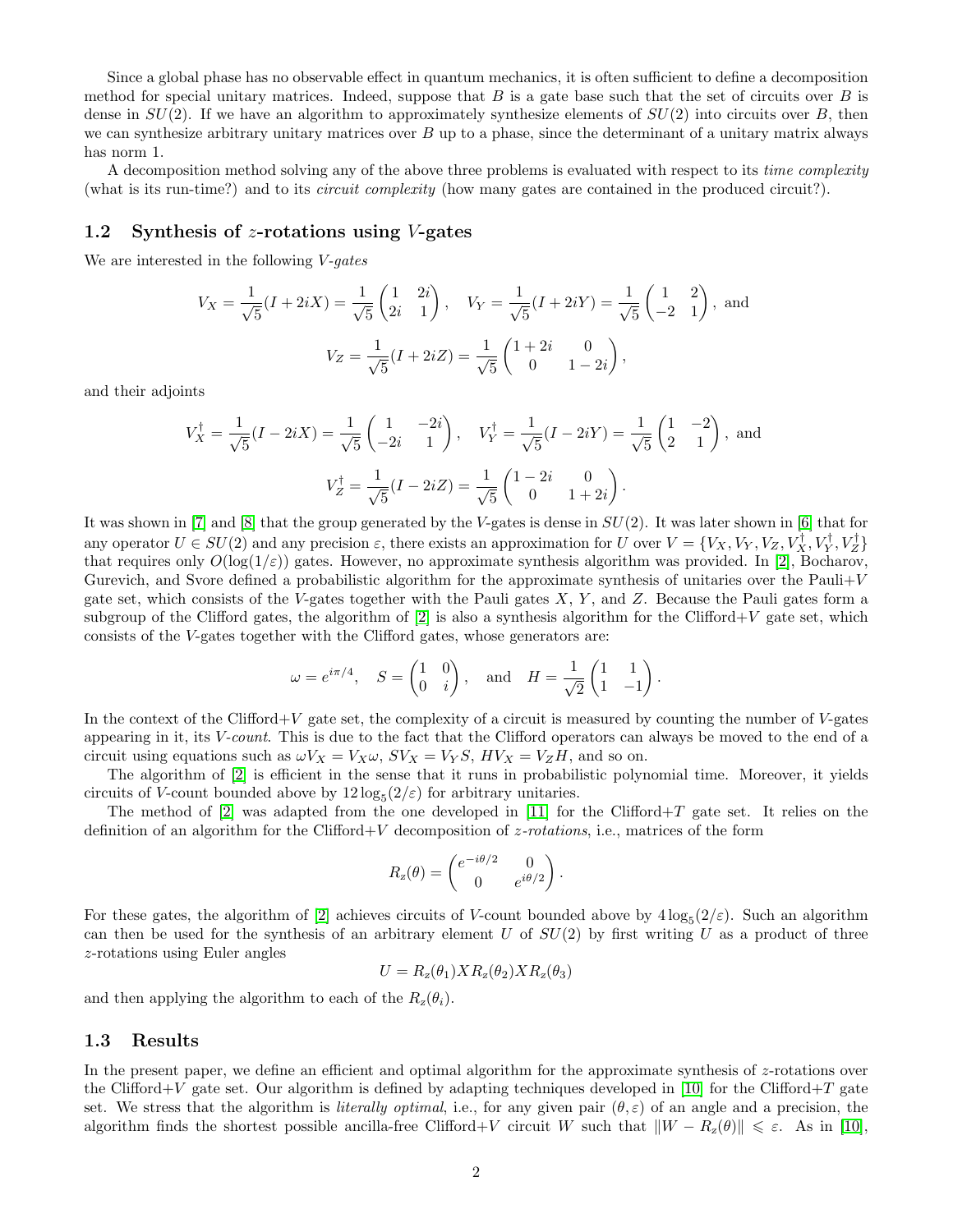the optimality of the algorithm depends on the presence of a factoring oracle. Because of Shor's algorithm [\[12\]](#page-13-6), a quantum computer can serve as such an oracle. For this reason, the algorithm is actually an efficient and optimal quantum synthesis algorithm. However, the *classical* algorithm obtained in the absence of a factoring oracle is efficient and nearly optimal: in this case the algorithm produces circuits of V-count  $m + O(\log(\log(1/\varepsilon)))$ , where m is the V-count of the third-to-optimal solution. These properties of the classical algorithm are established under a mild number-theoretic assumption.

We also describe a restricted version of the algorithm which synthesizes z-rotations over the Pauli+V gate set. This restricted algorithm is also efficient and optimal, if a factoring oracle is available, and efficient, but only nearoptimal, otherwise.

#### 1.4 Related work

Independently of the present paper, in [\[1\]](#page-13-7), Blass, Bocharov, and Gurevich defined an algorithm for the approximate synthesis of  $z$ -rotations in the Pauli $+V$  basis. Their method is in principle similar to ours, but they use a different technique to solve the grid problems of Section [4.1.](#page-7-0)

### 2 Preliminaries

We write N for the semiring of non-negative integers,  $\mathbb Z$  for the ring of integers and  $\mathbb C$  for the field of complex numbers. The conjugate of a complex number is given by  $(a + ib)^{\dagger} = a - ib$ . The Gaussian integers  $\mathbb{Z}[i]$  are the complex numbers whose real and imaginary parts are both integral, i.e., the complex numbers  $a + ib$  with  $a, b \in \mathbb{Z}$ . The units of  $\mathbb{Z}[i]$  are  $\pm 1, \pm i$ . Finally, the group of Pauli operators is generated by the following matrices:

$$
X = \begin{pmatrix} 0 & 1 \\ 1 & 0 \end{pmatrix}, \quad Y = \begin{pmatrix} 0 & -i \\ i & 0 \end{pmatrix}, \quad \text{and} \quad Z = \begin{pmatrix} 1 & 0 \\ 0 & -1 \end{pmatrix}.
$$

The Pauli group is a subgroup of the Clifford group. We write  $Pauli+S$  for the subgroup of the Clifford group generated by the Pauli gates and the S gate.

### 3 Clifford+V Exact Synthesis of Unitaries

In this section, we describe an algorithm to solve the problem of exact synthesis in the Clifford+ $V$  gate set. This material is adapted from  $[2]$ , where an algorithm for exact synthesis in the Pauli+V gate set was described using the theory of quaternions. We also use some techniques developed in [\[4\]](#page-13-8) for exact synthesis in the Clifford+T gate set.

<span id="page-2-0"></span>**Problem 1.** Given a unitary operator  $U \in U(2)$ , determine whether there exists a Clifford+V circuit W such that  $U = W$  and, in case such a circuit exists, construct one whose V-count is minimal.

To solve Problem [1,](#page-2-0) we consider unitary matrices of the form

$$
U = \frac{1}{\sqrt{5}^k} \frac{1}{\sqrt{2}^\ell} \begin{pmatrix} \alpha & \beta \\ \gamma & \delta \end{pmatrix}, \quad \text{where } k, \ell \in \mathbb{N}, \alpha, \beta, \gamma, \delta \in \mathbb{Z}[i], \text{ and } 0 \leqslant \ell \leqslant 2. \tag{1}
$$

The integers k and  $\ell$  in [\(1\)](#page-2-1) are called the  $\sqrt{5}$ -denominator exponent and the  $\sqrt{2}$ -denominator exponent of U respec-The integers k and l in (1) are called the  $\sqrt{5}$ -denominator exponent and the  $\sqrt{2}$ -denominator exponent of U respectively. The least k (resp. l) such that U can be written as above is the least  $\sqrt{5}$ -denominator ex  $\sqrt{2}$ -denominator exponent) of U. These notions extend naturally to vectors and scalars of the form

<span id="page-2-2"></span><span id="page-2-1"></span>
$$
\frac{1}{\sqrt{5}^k} \frac{1}{\sqrt{2}^\ell} \begin{pmatrix} \alpha \\ \gamma \end{pmatrix} \quad \text{and} \quad \frac{1}{\sqrt{5}^k} \frac{1}{\sqrt{2}^\ell} \alpha,
$$
\n
$$
(2)
$$

where  $k, \ell \in \mathbb{N}, \alpha, \gamma \in \mathbb{Z}[i]$  and  $0 \leq \ell \leq 2$ . In what follows, we refer to the pair  $(k, \ell)$  as the *denominator exponent* where  $\kappa, \ell \in \mathbb{N}, \alpha, \gamma \in \mathbb{Z}[i]$  and  $0 \leq \ell \leq 2$ . In what follows, we refer to the pair  $(\kappa, \ell)$  as the *denominator exponent* of a matrix, vector, or scalar. It is then understood that the first component of the or a matrix, vector, or scalar. It is then understood that the first component of the pair is the  $\sqrt{3}$ -exponent, while<br>the second is the √2-exponent. Note that the least denominator exponent of a matrix, vector, or sca the second is the  $\sqrt{2}$ -exponent. Note that the least denominator exponents  $(k, \ell)$ , where k and  $\ell$  are the least  $\sqrt{5}$ - and  $\sqrt{2}$ -exponents respectively.

We will show that a unitary operator U can be expressed as a Clifford+V circuit if and only if it is of the form [\(1\)](#page-2-1) and its determinant is a power of i. We start by showing the left-to-right implication.

<span id="page-2-3"></span>**Lemma 2.** If U is a Clifford+V operator, then  $U = ABC$  where A is a product of V-gates, B is a Pauli+S operator, and C is one of I, H, HS,  $\omega$ , H $\omega$ , and HS $\omega$ .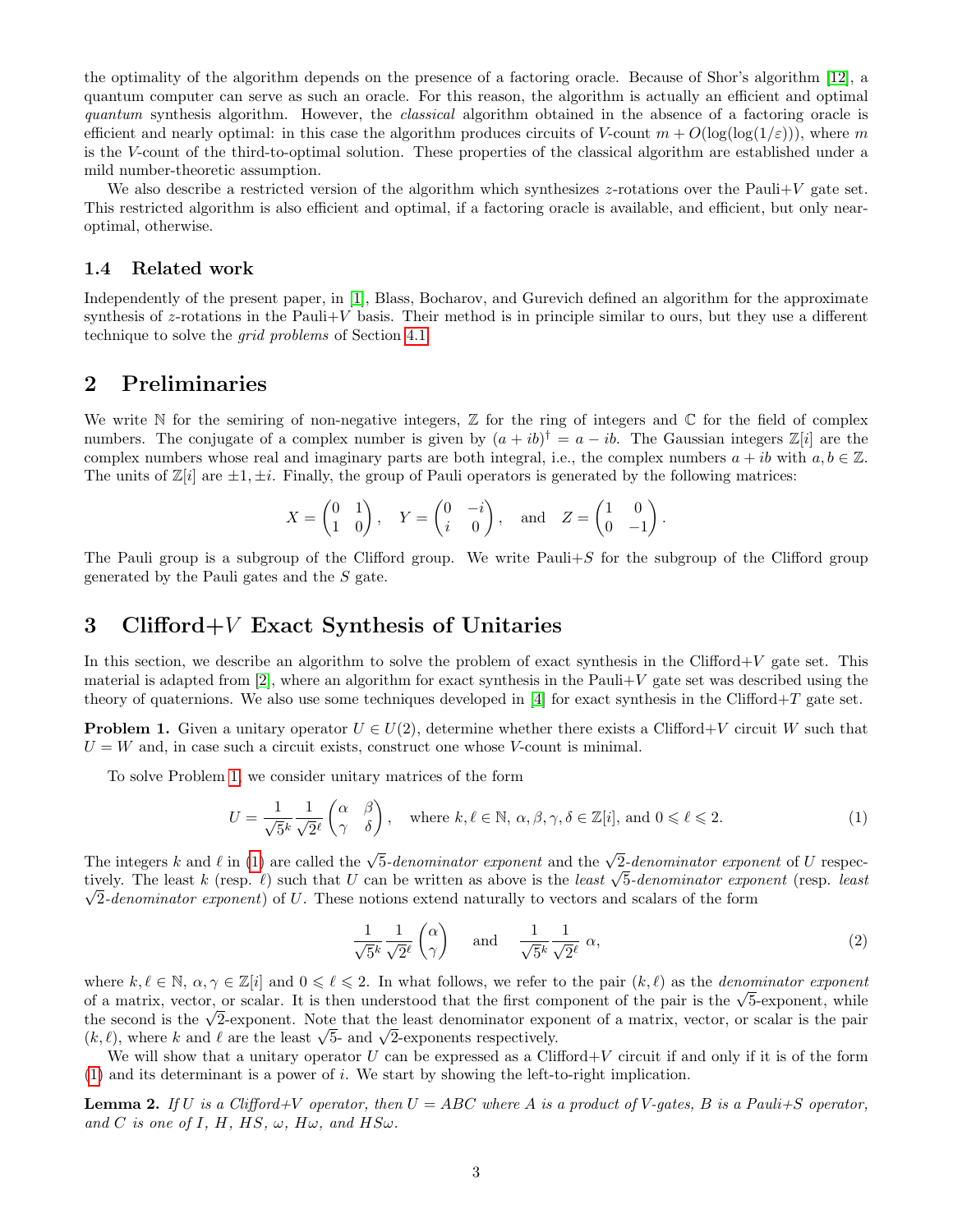*Proof.* Clifford gates and V-gates can be commuted in the sense that for every pair  $C, V$  of a Clifford gate and a V-gate, there exists a pair  $C', V'$  such that  $CV = V'C'$ . This implies that a Clifford+V operator U can always be written as  $U = AA'$ , where A is a product of V-gates and A' is a Clifford operator. Furthermore, the Pauli+S group has index 6 as a subgroup of the Clifford group and its cosets are: Pauli+S, Pauli+S  $\cdot H$ , Pauli+S  $\cdot H$ S, Pauli+S  $\cdot \omega$ , Pauli $+S \cdot H\omega$ , and Pauli $+S \cdot HS\omega$ . It thus follows that a Clifford operator A' can always be written as  $A' = BC$ with B a Pauli+S operator and C one of I, H, HS,  $\omega$ , H $\omega$ , and HS $\omega$ .  $\Box$ 

To show, conversely, that every matrix of the form [\(1\)](#page-2-1) whose determinant is a power of i can be represented by a Clifford+V circuit, we proceed as in [\[4\]](#page-13-8). We show that every unit vector of the form [\(2\)](#page-2-2) can be reduced to  $e_1 = \begin{pmatrix} 1 \\ 0 \end{pmatrix}$ by applying a sequence of carefully chosen Clifford+V gates. Then, we show how applying this method to the fist column of a unitary matrix U of the form  $(1)$  yields a Clifford+V circuit for U.

<span id="page-3-0"></span>**Lemma 3.** If u is a unit vector of the form [\(2\)](#page-2-2) with least  $\sqrt{5}$ -denominator exponent k and W is a Clifford circuit, **Lemma 3.** If u is a unit vector of the form  $(z)$ <br>then Wu has least  $\sqrt{5}$ -denominator exponent k.

*Proof.* It suffices to show that the generators of the Clifford group preserve the least  $\sqrt{5}$ -denominator exponent of u. The general result then follows by induction. To this end, write u as in [\(2\)](#page-2-2), with  $\alpha = a + ib$  and  $\gamma = c + id$ :

$$
u = \frac{1}{\sqrt{5}^k} \frac{1}{\sqrt{2}^\ell} \begin{pmatrix} a+ib \\ c+id \end{pmatrix}.
$$

Now apply  $H, \omega$ , and S to u:

$$
Hu = \frac{1}{\sqrt{5}^k} \frac{1}{\sqrt{2}^{\ell+1}} \begin{pmatrix} (a+c) + i(b+d) \\ (a-c) + i(b-d) \end{pmatrix}, \quad \omega u = \frac{1}{\sqrt{5}^k} \frac{1}{\sqrt{2}^{\ell+1}} \begin{pmatrix} (a-b) + i(a+b) \\ (c-d) + i(c+d) \end{pmatrix},
$$

$$
Su = \frac{1}{\sqrt{5}^k} \frac{1}{\sqrt{2}^{\ell}} \begin{pmatrix} a+ib \\ -d+ic \end{pmatrix}.
$$

By minimality of k, one of a, b, c, d is not divisible by 5. The least  $\sqrt{5}$ -denominator of Su is therefore k. Moreover, by minimality of k, one or  $a, b, c, a$  is not divisible by 5. The least  $\sqrt{5}$ -denominator or  $5u$  is therefore k. Moreover, for any two integers x and  $y, x + y \equiv x - y \equiv 0 \pmod{5}$  implies  $x \equiv y \equiv 0 \pmod{5}$ . Thus the least  $\sqrt{5}$ exponent of  $Hu$  and  $\omega u$  is also k.  $\Box$ 

<span id="page-3-1"></span>**Lemma 4.** If u is a unit vector of the form [\(2\)](#page-2-2) with least denominator exponent  $(k, \ell)$ , then there exists a Clifford circuit W such that Wu has least denominator exponent  $(k, 0)$ .

*Proof.* By Lemma [3,](#page-3-0) we need not worry about k and only have to focus on reducing  $\ell$ . Write u as in [\(2\)](#page-2-2), with  $0 \leq \ell \leq 2$ ,  $\alpha = a + ib$ , and  $\gamma = c + id$ . Since u has unit norm, we have  $a^2 + b^2 + c^2 + d^2 = 5^k 2^{\ell}$ . We prove the lemma by case distinction on  $\ell$ . If  $\ell = 0$ , there is nothing to prove. The remaining cases are treated as follows.

•  $\ell = 1$ . In this case  $a^2 + b^2 + c^2 + d^2 = 5^k \cdot 2 \equiv 0 \pmod{2}$ . Therefore only an even number amongst a, b, c, d can be odd. Using a Pauli+S operator, we can without loss of generality assume that  $a \equiv c \pmod{2}$  and  $b \equiv d \pmod{2}$  or that  $a \equiv b \pmod{2}$  and  $c \equiv d \pmod{2}$ . It then follows that either Hu or  $\omega u$  has denominator exponent  $(k, 0)$  since

$$
Hu = \frac{1}{\sqrt{5}^k} \frac{1}{2} \begin{pmatrix} (a+c) + i(b+d) \\ (a-c) + i(b-d) \end{pmatrix} \quad \text{and} \quad \omega u = \frac{1}{\sqrt{5}^k} \frac{1}{2} \begin{pmatrix} (a-b) + i(a+b) \\ (c-d) + i(c+d) \end{pmatrix}.
$$

•  $\ell = 2$ . In this case  $a^2 + b^2 + c^2 + d^2 = 5^k \cdot 4 \equiv 0 \pmod{4}$ . This implies that  $a, b, c$  and d must have the same parity and thus, by minimality of  $\ell$ , must all be odd. Using a Pauli+S operator, we can without loss of generality assume that  $a \equiv b \equiv c \equiv d \equiv 1 \pmod{4}$ . It then follows that  $H\omega u$  has denominator exponent  $(k, 0)$ since

$$
H\omega u = \frac{1}{\sqrt{5}^k} \frac{1}{4} \begin{pmatrix} (a-b+c-d) + i(a+b+c+d) \\ (a-b-c+d) + i(a+b-c-d) \end{pmatrix}.
$$

**Remark 5.** Let V be one of the V-gates, u be a vector of the form [\(2\)](#page-2-2), and k and k' be the least  $\sqrt{5}$ -denominator exponents of u and Vu respectively. Then  $k' \leq k+1$ . Moreover, If it were the case that  $k' < k-1$ , then the least 5-denominator exponent of  $V^{\dagger}Vu = u$  would be strictly less k which is absurd. Thus  $k - 1 \leq k' \leq k + 1$ .

<span id="page-3-2"></span>**Lemma 6.** If u is a unit vector of the form [\(2\)](#page-2-2) with least denominator exponent  $(k, 0)$ , then there exists a Pauli+V circuit W of V-count k such that  $W u = e_1$ , the first standard basis vector.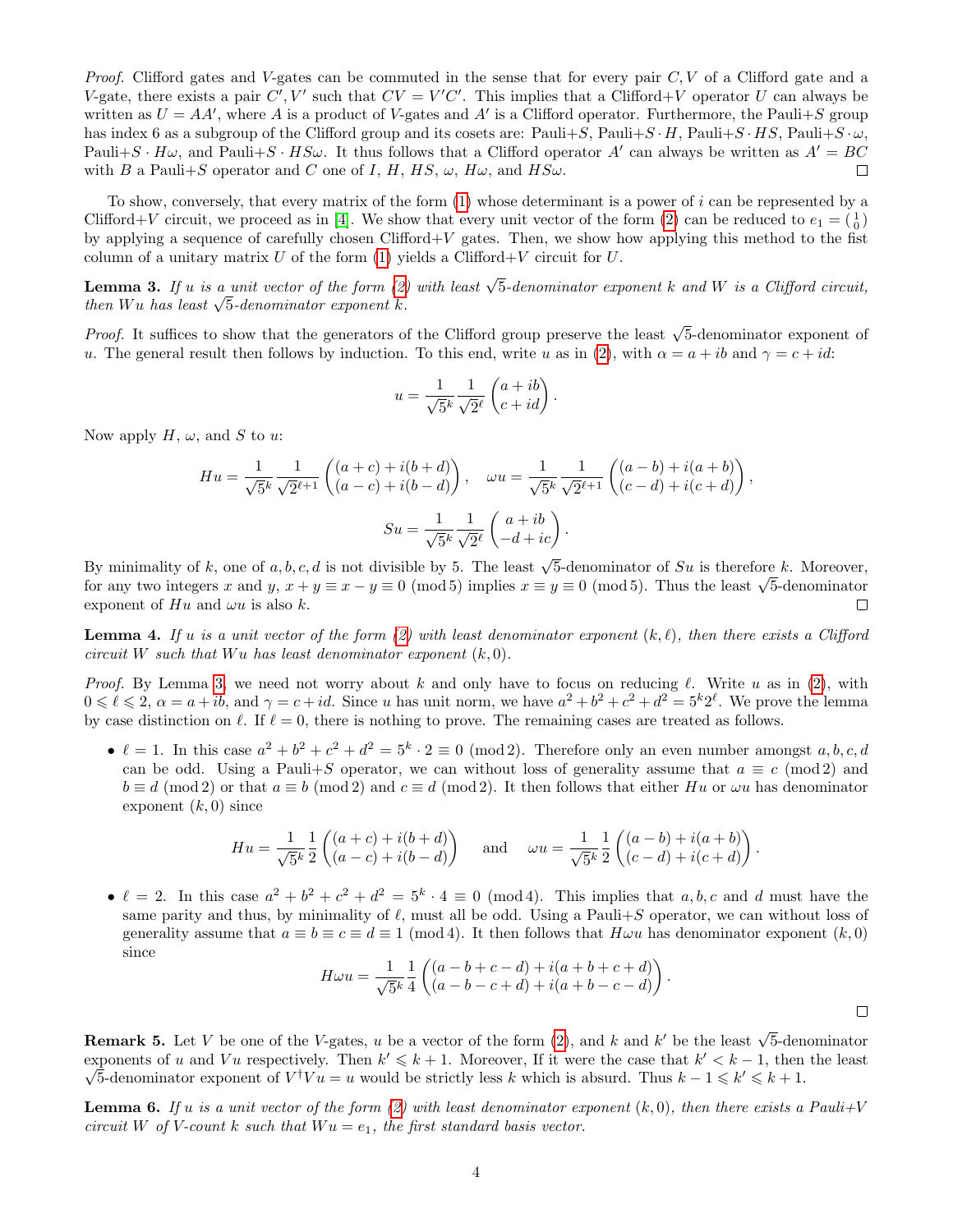*Proof.* Write u as in [\(2\)](#page-2-2) with  $\ell = 0$ ,  $\alpha = a + ib$ , and  $\gamma = c + id$ . Since u has unit norm, we have  $a^2 + b^2 + c^2 + d^2 =$  $5^k 2^0 = 5^k$ . We prove the lemma by induction on k.

- $k = 0$ . In this case  $a^2 + b^2 + c^2 + d^2 = 1$ . It follows that exactly one of a, b, c, d is  $\pm 1$  while all the others are 0. Then  $u$  can be reduced to  $e_1$  by acting on it using a Pauli operator.
- $k > 0$ . In this case  $a^2 + b^2 + c^2 + d^2 \equiv 0 \pmod{5}$ . We will show that there exists a Pauli+V operator U of V-count 1 such that the least denominator exponent of  $Uu$  is  $k-1$ . It then follows by the induction hypothesis that there exists U' of V-count  $k-1$  such that  $U'Uu = e_1$ , which then completes the proof.

Consider the residues modulo 5 of  $a, b, c$ , and  $d$ . Since 0, 1, and 4 are the only squares modulo 5, then, up to a reordering of the tuple  $(a, b, c, d)$ , we must have:

$$
(a, b, c, d) \equiv \begin{cases} (0, 0, 0, 0) \\ (\pm 2, \pm 1, 0, 0) \\ (\pm 2, \pm 2, \pm 1, \pm 1). \end{cases}
$$

However, by minimality of k, we know that  $a \equiv b \equiv c \equiv d \equiv 0$  is impossible, so the other two cases are the only possible ones. We treat them in turn.

First, assume that one of a, b, c, d is congruent to  $\pm 2$ , one is congruent to  $\pm 1$ , and the remaining two are congruent to 0. By acting on u with a Pauli operator, we can moreover assume without loss of generality that  $a \equiv 2$ . Now if  $b \equiv 1$ , consider  $V_Z u$ :

$$
V_Z u = \frac{1}{\sqrt{5}^{k+1}} \begin{pmatrix} (a-2b) + i(2a+b) \\ (c+2d) + i(d-2c) \end{pmatrix}
$$

.

Since  $a \equiv 2$ ,  $b \equiv 1$ , and  $c \equiv d \equiv 0$ , we get  $(a - 2b) \equiv (2a + b) \equiv (c + 2d) \equiv (d - 2c) \equiv 0 \pmod{5}$ . The least denominator exponent of  $V_Zu$  is therefore  $k-1$ . If on the other hand  $b \equiv -1$  then

$$
V_Z^{\dagger} u = \frac{1}{\sqrt{5}^{k+1}} \begin{pmatrix} (a+2b) + i(b-2a) \\ (c-2d) + i(d+2c) \end{pmatrix}
$$

and reasoning analogously shows that the least denominator exponent of  $V_Z^{\dagger}u$  is  $k-1$ . A similar argument can be made in the remaining cases, i.e., when  $c \equiv \pm 1$  or  $d \equiv \pm 1$ . For brevity, we list the desired operators in the table below. The left column describes the residues of  $a, b, c$ , and  $d$  modulo 5 and the right column gives the operator U such that Uu has least denominator exponent  $k-1$ .

| (a, b, c, d) | U                 |
|--------------|-------------------|
| (2, 1, 0, 0) | $V_{Z}$           |
| (2,0,1,0)    | $V_Y{}^\dagger$   |
| (2,0,0,1)    | $V_{X}$           |
| $(2,-1,0,0)$ | $V_Z^{\dagger}$   |
| $(2,0,-1,0)$ | $V_Y$             |
| $(2,0,0,-1)$ | $V_X{}^{\dagger}$ |

Now assume that two of a, b, c, d are congruent to  $\pm 2$  while the remaining two are congruent to  $\pm 1$ . We can use Pauli operators to guarantee that  $a \equiv 2$  and  $c \geq 0$ . As above, we list the desired operators in a table for conciseness. It can be checked that in each case the given operator is such that the least denominator exponent of  $Uu$  is  $k-1$ .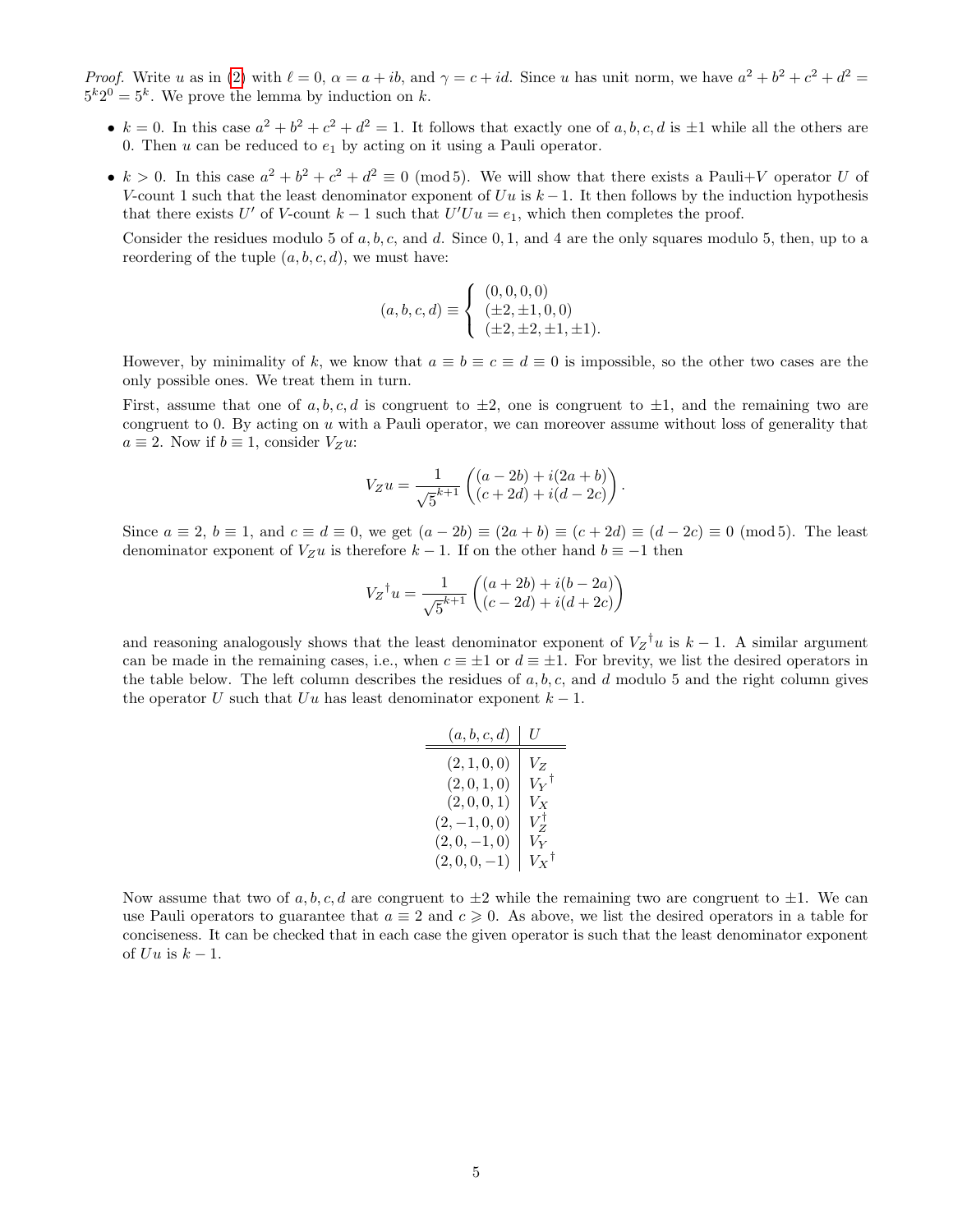| (a,b,c,d)        | U                   |
|------------------|---------------------|
| (2, 2, 1, 1)     | ${V_{Y}}^{\dagger}$ |
| (2, 1, 2, 1)     | $V_X$               |
| (2, 1, 1, 2)     | $V_{Z}$             |
| $(2,1,2,-1)$     | $V_{Z}$             |
| $(2,-1,2,1)$     | $V_Z{}^\dagger$     |
| $(2, 2, 1, -1)$  | $V_X{}^{\dagger}$   |
| $(2, -2, 1, 1)$  | $V_X$               |
| $(2,1,1,-2)$     | $V_Y{}^\dagger$     |
| $(2,-1,1,2)$     | $V_Y{}^\dagger$     |
| $(2,-1,1,-2)$    | $V_Z{}^{\dagger}$   |
| $(2,-1,2,-1)$    | $V_X{}^{\dagger}$   |
| $(2, -2, 1, -1)$ | $V_Y{}^{\dagger}$   |

We can now solve Problem [1.](#page-2-0)

<span id="page-5-0"></span>**Proposition 7.** A unitary operator  $U \in U(2)$  is exactly representable by a Clifford+V circuit if and only if U is of the form [\(1\)](#page-2-1) and  $det(U) = i^n$  for some integer n. Moreover, there exists an efficient algorithm that computes a of the form (1) and  $\det(U) = v^{\alpha}$  for some integer n. Moreover, there exists an efficient algorithm that co<br>Clifford+V circuit for U with V-count equal to the least  $\sqrt{5}$ -denominator exponent of U, which is minimal.

Proof. The left-to-right implication follows from Lemma [2](#page-2-3) and the observation that all the generators of the Clifford + V group have determinant  $i^n$  for some integer n. For the right-to-left implication, it suffices to show that there exists a Clifford+V circuit W of V-count k such that  $WU = I$ , since we then have  $U = W^{\dagger}$ . To construct W, apply Lemma [4](#page-3-1) and Lemma [6](#page-3-2) to the first column  $u_1$  of U. This yields a circuit W' such that the first column of  $W'U$  is  $e_1$ . Since  $W'U$  is unitary, it follows that its second column  $u_2$  is a unit vector orthogonal to  $e_1$ . Therefore  $u_2 = \lambda e_2$  where  $\lambda$  is a unit of the Gaussian integers. Since the determinant of W' is i<sup>m</sup> for some integer m, the determinant of  $W'U$  is  $i^{n+m}$ , so that  $\lambda = i^{n+m}$ . Thus one of the following equalities must hold

$$
W'U = I, ZW'U = I, SW'U = I \text{ or } ZSW'U = I.
$$

To prove the second claim, suppose that the least  $\sqrt{5}$ -denominator exponent of U is k. Then W can be efficiently computed because the algorithm described in the proofs of Lemma [4](#page-3-1) and Lemma [6](#page-3-2) requires  $O(k)$  arithmetic oper-ations. Moreover, W has V-count k by Lemma [6,](#page-3-2) which is minimal since any Clifford+V circuit of V-count up to ations. Moreover, *W* has *V*-count *k* by Lemma 6, which  $k-1$  has least  $\sqrt{5}$ -denominator exponent at most  $k-1$ .  $\Box$ 

We conclude this section by noting that restricting  $\ell$  to be equal to 0 in [\(1\)](#page-2-1) and the determinant of U to be  $\pm 1$ yields a solution to the problem of exact synthesis in the Pauli $+V$  gate set.

<span id="page-5-2"></span>**Proposition 8.** A unitary operator  $U \in U(2)$  is exactly representable by a Pauli+V circuit if and only if U is of the form [\(1\)](#page-2-1) with  $\ell = 0$  and  $\det(U) = \pm 1$ . Moreover, there exists an efficient algorithm that computes a Pauli+V the form (1) with  $t = 0$  and  $\det(U) = \pm 1$ . Moreover, there exists an efficient algorithm that<br>circuit for U with V-count equal to the least  $\sqrt{5}$ -denominator exponent of U, which is minimal.

Proof. Analogous to the proof of Proposition [7,](#page-5-0) using the algorithm of Lemma [6.](#page-3-2)

# 4 Clifford +  $V$  Approximate Synthesis of  $z$ -Rotations

In this section, we describe an algorithm to solve the problem of approximate synthesis of z-rotations over the  $Clifford+V$  gate set.

<span id="page-5-1"></span>**Problem 9.** Given an angle  $\theta$  and a precision  $\varepsilon > 0$ , construct a Clifford+V circuit U whose V-count is as small as possible and such that  $||U - R_z(\theta)|| \leq \varepsilon$ .

Our algorithm is adapted from the one developed in [\[10\]](#page-13-5) for the Clifford+T gate set. As in [10], we reduce Problem [9](#page-5-1) to a pair of independent problems. From Proposition [7,](#page-5-0) we know that a unitary matrix U can be efficiently decomposed as a  $Clifford+V$  circuit if and only if

$$
U = \frac{1}{\sqrt{5}^k} \frac{1}{\sqrt{2}^\ell} \begin{pmatrix} \alpha & \beta \\ \gamma & \delta \end{pmatrix}, \quad \text{with } k, \ell \in \mathbb{N}, \alpha, \beta, \gamma, \delta \in \mathbb{Z}[i], 0 \leqslant \ell \leqslant 2, \text{ and } \det(U) = i^n. \tag{3}
$$

 $\Box$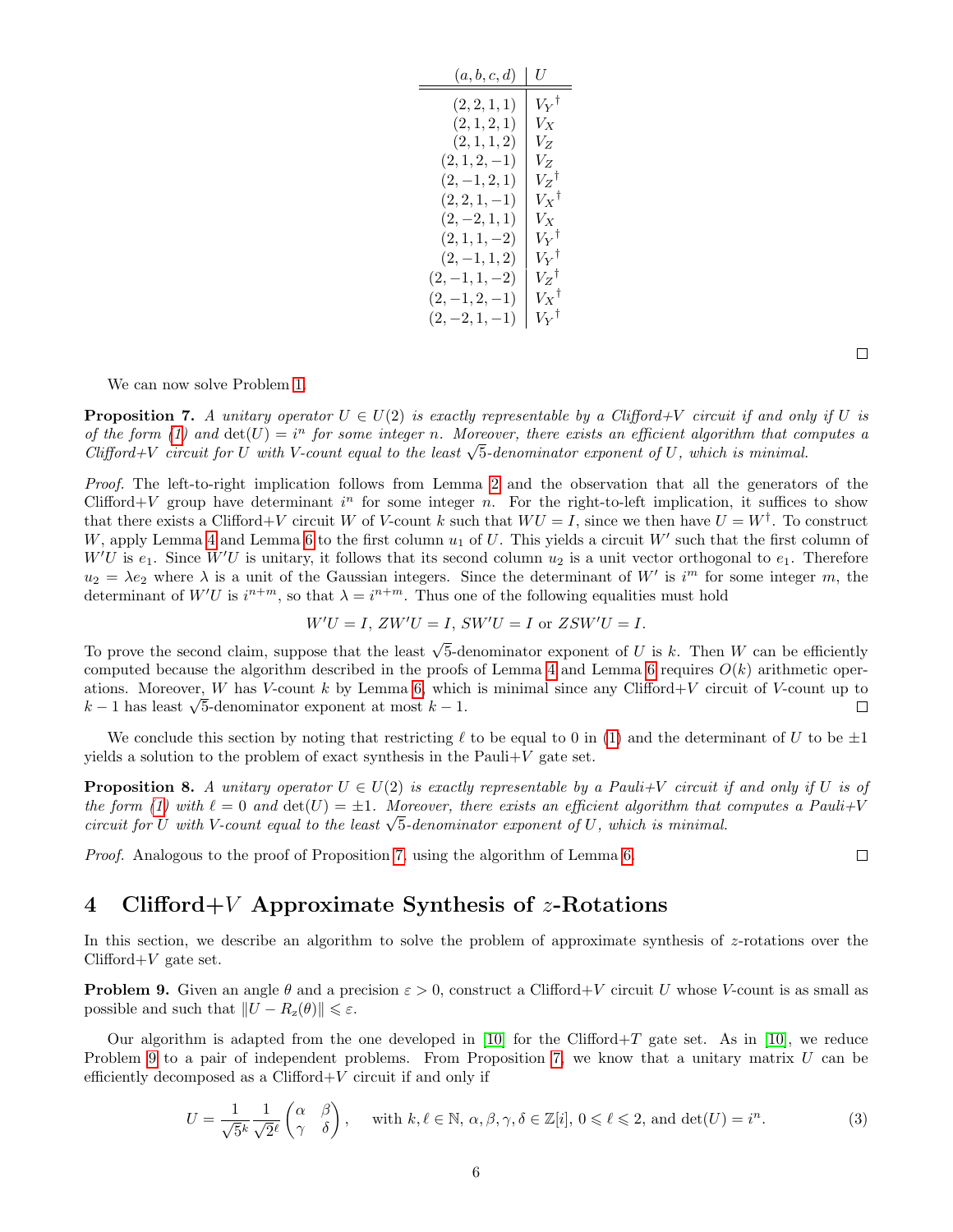To solve Problem [9,](#page-5-1) we therefore need to find  $k, \ell \in \mathbb{N}$  and  $\alpha, \beta, \gamma, \delta \in \mathbb{Z}[i]$  satisfying these conditions and such that the resulting matrix U approximates  $R_z(\theta)$  up to  $\varepsilon$ . The following lemma shows that we can restrict our attention to matrices of determinant 1.

<span id="page-6-1"></span>**Lemma 10.** If  $\varepsilon < |1 - e^{i\pi/4}|$ , then all solutions to Problem [9](#page-5-1) have the form

<span id="page-6-0"></span>
$$
U = \frac{1}{\sqrt{5}^k} \frac{1}{\sqrt{2}^\ell} \begin{pmatrix} \alpha & -\beta^\dagger \\ \beta & \alpha^\dagger \end{pmatrix},\tag{4}
$$

with  $k, \ell \in \mathbb{N}, \ \alpha, \beta \in \mathbb{Z}[i], \text{ and } 0 \leq \ell \leq 2.$  If  $\varepsilon \geq |1 - e^{i\pi/4}|$ , then there exists a solution of V-count 0 (i.e., a Clifford operator), and it is also of the form  $(4)$ .

*Proof.* Every complex  $2 \times 2$  unitary operator U can be written as

$$
U = \begin{pmatrix} a & -b^{\dagger} e^{i\phi} \\ b & a^{\dagger} e^{i\phi} \end{pmatrix},
$$

for  $a, b \in \mathbb{C}$  and  $\phi \in [-\pi, \pi]$ . This, together with the characterization of Clifford+V operators given by Proposition [7,](#page-5-0) implies that a complex  $2 \times 2$  unitary operator U can be exactly synthesized over the Clifford+V basis if and only if

$$
U=\frac{1}{\sqrt{2}^k}\frac{1}{\sqrt{2}^\ell}\begin{pmatrix} \alpha & -\beta^\dagger i^n\\ \beta & \alpha^\dagger i^n \end{pmatrix},
$$

with  $k, \ell, n \in \mathbb{N}, \alpha, \beta \in \mathbb{Z}[i], \text{ and } 0 \leq \ell \leq 2.$ 

Now assume that  $\varepsilon < |1 - e^{i\pi/4}|$  and  $||U - R_z(\theta)|| \leq \varepsilon$ . Let  $e^{i\phi_1}$  and  $e^{i\phi_2}$  be the eigenvalues of  $UR_z(\theta)^{-1}$ , with  $\phi_1, \phi_2 \in [-\pi, \pi]$ . Then

$$
|1 - e^{i\pi/4}| > \varepsilon \geq ||U - R_z(\theta)|| = ||I - UR_z(\theta)^{-1}|| = \max\{|1 - e^{i\phi_1}|, |1 - e^{i\phi_2}|\},
$$

so that  $|1-e^{i\phi_j}|<|1-e^{i\pi/4}|$ . Therefore  $-\pi/4<\phi_j<\pi/4$ , for  $j\in\{1,2\}$ , which implies that  $-\pi/2<\phi_1+\phi_2<\pi/2$ . Hence  $|1 - e^{i(\phi_1 + \phi_2)}| < |1 - e^{i\pi/2}| =$ √ re  $-\pi/4 < \phi_j < \pi/4$ , for  $j \in \{1, 2\}$ , which implies that  $-\pi$ ,<br>
2. But  $e^{i(\phi_1 + \phi_2)} = \det(UR_z(\theta)^{-1}) = i^n$ . Thus  $|1 - i^n| < \sqrt{2}$ 2 which proves that  $i^n=1$ .

For the last statement, note that if  $\theta/2 \in [-\pi/4, \pi/4]$ , then  $||I - R_z(\theta)|| = |1 - e^{i\theta/2}| \leq |1 - e^{i\pi/4}|$ . Similarly, if  $\theta/2$ belongs to one of  $[\pi/4, 3\pi/4]$ ,  $[3\pi/4, 5\pi/4]$ , or  $[5\pi/4, 7\pi/4]$ , then one of  $\|\omega^2 - R_z(\theta)\|$ ,  $\|-I - R_z(\theta)\|$ , or  $\|-\omega^2 - R_z(\theta)\|$ is less than  $|1 - e^{i\pi/4}|$ . In each case,  $R_z(\theta)$  is approximated to within  $\varepsilon$  by a Clifford operator.  $\Box$ 

As a result of Lemma [10,](#page-6-1) we know that to solve Problem [9,](#page-5-1) it suffices to find  $k, \ell \in \mathbb{N}$ , with  $0 \le \ell \le 2$ , and  $\alpha, \beta \in \mathbb{Z}[i]$  such that  $\alpha^{\dagger} \alpha + \beta^{\dagger} \beta = 5^k 2^{\ell}$  and the resulting matrix U of the form [\(4\)](#page-6-0) approximates  $R_z(\theta)$  up to  $\varepsilon$ . The key observation here is that, given  $\varepsilon$  and  $\theta$ , we can express the requirement  $||U - R_z(\theta)|| \leq \varepsilon$  as a constraint on the top left entry  $\alpha/(\sqrt{5}^k\sqrt{2}^{\ell})$  of U. Indeed, let  $z=e^{-i\theta/2}$ ,  $\alpha'=\alpha/(\sqrt{5}^k\sqrt{2}^{\ell})$ , and  $\beta'=\beta/(\sqrt{5}^k\sqrt{2}^{\ell})$ . Since  ${\alpha'}^{\dagger} {\alpha'} + {\beta'}^{\dagger} {\beta'} = 1$  and  $z^{\dagger} z = 1$ , we have

$$
||U - R_z(\theta)||^2 = |\alpha' - z|^2 + |\beta'|^2
$$
  
=  $(\alpha' - z)^{\dagger} (\alpha' - z) + {\beta'}^{\dagger} {\beta'}$   
=  $\alpha'^{\dagger} \alpha' + {\beta'}^{\dagger} {\beta'} - z^{\dagger} \alpha' - {\alpha'}^{\dagger} z + z^{\dagger} z$   
=  $2 - 2 \operatorname{Re}(z^{\dagger} \alpha').$ 

Thus  $||R_z(\theta)-U|| \leq \varepsilon$  if and only if  $2-2\operatorname{Re}(z^{\dagger}\alpha') \leq \varepsilon^2$ , or equivalently,  $\operatorname{Re}(z^{\dagger}\alpha') \geqslant 1-\frac{\varepsilon^2}{2}$  $\frac{z^2}{2}$ . If we identify the complex numbers  $z = x + yi$  and  $\alpha' = a + bi$  with 2-dimensional real vectors  $\vec{z} = (x, y)^T$  and  $\vec{\alpha'} = (a, b)^T$ , then  $\text{Re}(z^{\dagger} \alpha')$  is just their inner product  $\vec{z} \cdot \vec{\alpha}'$ , and therefore  $||U - R_z(\theta)|| \leq \varepsilon$  is equivalent to

<span id="page-6-2"></span>
$$
\vec{z} \cdot \vec{\alpha}' \ge 1 - \frac{\varepsilon^2}{2}.\tag{5}
$$

Moreover,  ${\alpha'}^{\dagger} {\alpha'} + {\beta'}^{\dagger} {\beta'} = 1$  implies that  ${\alpha'}^{\dagger} {\alpha'} = 1 - {\beta'}^{\dagger} {\beta'} \leq 1$  and therefore that  $\vec{\alpha'}$  is an element of the closed unit disk  $\overline{\mathcal{D}}$ . These two remarks jointly define a subset of the unit disk

$$
\mathcal{R}_{\varepsilon} = \{ \vec{\alpha}' \in \overline{\mathcal{D}} \; ; \; \vec{z} \cdot \vec{\alpha}' \geqslant 1 - \frac{\varepsilon^2}{2} \},\tag{6}
$$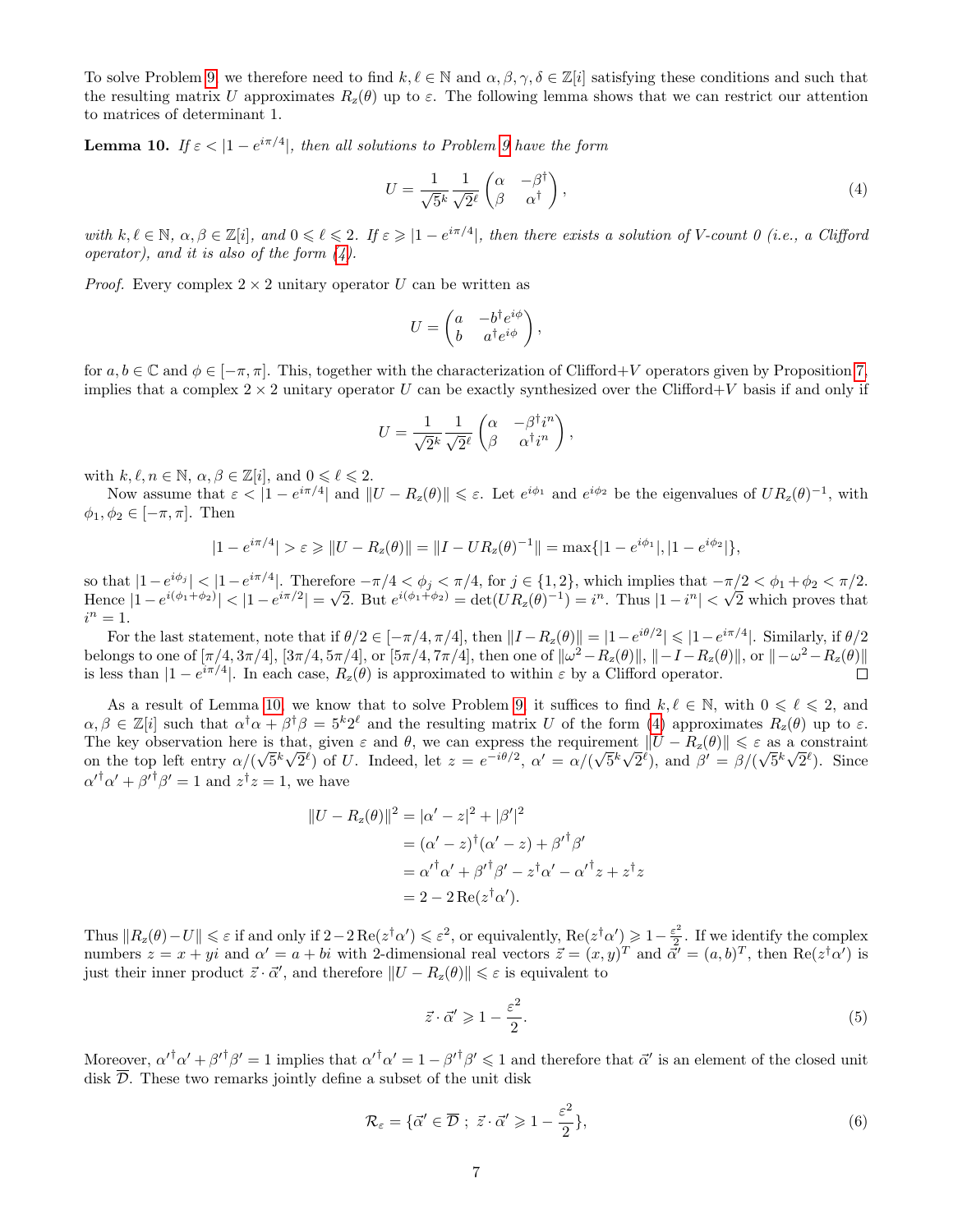which we call the  $\varepsilon$ -region for  $\theta$ , such that if  $\alpha' \in \mathcal{R}_{\varepsilon}$ , then  $||U - R_z(\theta)|| \leq \varepsilon$ . In the presence of  $\alpha' = \alpha/(\sqrt{\varepsilon})$  $\bar{5}^k\sqrt{ }$  $(\overline{2}^{\ell}) \in \mathcal{R}_{\varepsilon},$ all that remains is to find the other entry of  $U$  by solving the Diophantine equation

$$
\alpha^{\dagger}\alpha + \beta^{\dagger}\beta = 5^k 2^{\ell}
$$

for some unknown  $\beta \in \mathbb{Z}[i]$ .

Now recall that we wish to solve Problem [9](#page-5-1) optimally, so that we need to find an approximating matrix  $U$  whose Now recall that we wish to solve Problem 9 optimally, so that we need to find an approximating matrix  $U$  whose V-count is as low as possible. We know from Proposition [7](#page-5-0) that the V-count of U is equal to its least  $\sqrt{5}$ exponent. Therefore if we can enumerate the points of  $\mathcal{R}_{\varepsilon}$  of the form  $\alpha/(\sqrt{5}^k\sqrt{2}^{\ell})$  for  $\alpha \in \mathbb{Z}[i]$  and  $0 \leq \ell \leq 2$  in order of increasing  $k$ , then we can try to solve the Diophantine equation for each such point. The first candidate for which the Diophantine equation has a solution will then yield an optimal solution to Problem [9.](#page-5-1)

Problem [9](#page-5-1) is therefore equivalent to the following problem.

<span id="page-7-5"></span>**Problem 11.** Given an angle  $\theta$  and a precision  $\varepsilon > 0$ , find  $k, \ell \in \mathbb{N}$  with  $0 \le \ell \le 2$  and  $\alpha, \beta \in \mathbb{Z}[i]$  such that:

- (i)  $\alpha$ /( √  $\bar{5}^k\sqrt{ }$  $(\overline{2}^{\ell}) \in \mathcal{R}_{\varepsilon},$
- (ii)  $\alpha^{\dagger} \alpha + \beta^{\dagger} \beta = 5^k 2^{\ell}$ ,
- (iii) and  $k$  is as small as possible.

In the above problem, the first two goals can be treated separately.

<span id="page-7-1"></span>**Problem 12** (Scaled grid problem). Given a bounded convex subset A of  $\mathbb{R}^2$  with non-empty interior, enumerate all points  $\alpha/(\sqrt{5}^k \sqrt{2}^{\ell}) \in A$ , where  $\alpha \in \mathbb{Z}[i], k, \ell \in \mathbb{N}$ , and  $0 \leq \ell \leq 2$ , in order of increasing  $(k, \ell)$ .

Each point  $\alpha$ /( √  $\bar{5}^k\sqrt{ }$  $\overline{2}^{\ell}$ )  $\in$  A is called a *solution* to the scaled grid problem for A of denominator exponent  $(k, \ell)$ .

<span id="page-7-4"></span>**Problem 13** (Diophantine equation). Given  $\alpha \in \mathbb{Z}[i]$  and  $k, \ell \in \mathbb{N}$ , find  $\beta \in \mathbb{Z}[i]$  such that  $\alpha^{\dagger} \alpha + \beta^{\dagger} \beta = 5^k 2^{\ell}$  if such a  $\beta$  exists.

We now discuss methods to solve both of these problems. We provide an algorithm for Problem [9](#page-5-1) and analyze its properties in Section [4.3](#page-9-0) and Section [4.4](#page-10-0) respectively.

#### <span id="page-7-0"></span>4.1 Grid problems

In this subsection, we define an efficient algorithm to solve Problem [12.](#page-7-1) In what follows we refer to the set  $\mathbb{Z}^2 \subseteq \mathbb{R}^2$ as the grid and to elements of  $\mathbb{Z}^2$  as grid points. The instances of the scaled grid problem where the set A is an upright rectangle, i.e., of the form  $[x_1, x_2] \times [y_1, y_2]$ , are easy to solve. If A is not an upright rectangle, the problem can still be solved efficiently, provided that  $A$  can be made "upright enough".

<span id="page-7-2"></span>**Definition 14** (Uprightness). Let A be a bounded convex subset of  $\mathbb{R}^2$ . The bounding box of A, denoted  $BBox(A)$ , is the smallest set of the form  $[x_1, x_2] \times [y_1, y_2]$  that contains A. The uprightness of A, denoted up(A), is defined to be the ratio of the area of A to the area of its bounding box:

$$
up(A) = \frac{\text{area}(A)}{\text{area}(BBox(A))}.
$$

We say that A is M-upright if  $up(A) \geq M$ .

We will be especially interested in the case where the set  $A$  is an ellipse. Our interest in ellipses is motivated by the fact that a bounded convex subset A of the plane with non-empty interior can always be enclosed in an ellipse whose area differs from that of  $A$  by at most a constant factor. To increase the uprightness of a given subset  $A$  of the plane, we will then act on its "enclosing ellipse" using linear operators that map the grid to itself.

**Definition 15** (Ellipse). Let D be a positive definite real  $2 \times 2$ -matrix with non-zero determinant, and let  $p \in \mathbb{R}^2$ be a point. The *ellipse defined by*  $D$  *and centered at*  $p$  is the set

$$
E = \{ u \in \mathbb{R}^2 \; ; \; (u - p)^{\dagger} D(u - p) \leq 1 \}.
$$

<span id="page-7-3"></span>**Proposition 16.** Let A be a bounded convex subset of  $\mathbb{R}^2$  with non-empty interior. Then there exists an ellipse E such that  $A \subseteq E$ , and such that

$$
\operatorname{area}(E) \leqslant \frac{4\pi}{3\sqrt{3}} \operatorname{area}(A).
$$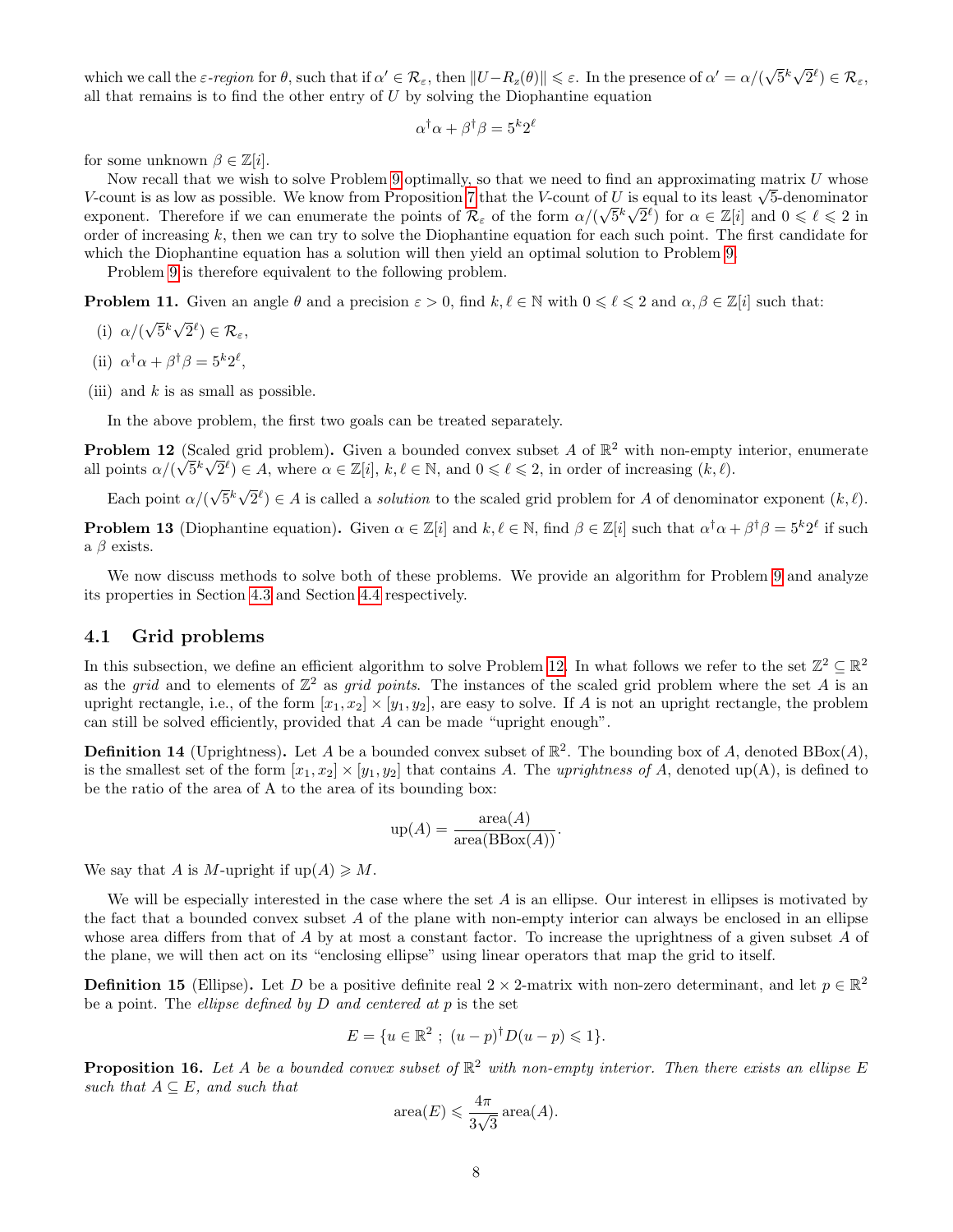Proof. See theorems 5.17 and 5.18 of [\[10\]](#page-13-5).

The uprightness of an ellipse can be expressed in terms of the entries of its defining matrix. Indeed, let D be the positive definite matrix defining some ellipse  $E$  and assume that the entries of  $D$  are as follows:

$$
D = \begin{pmatrix} a & b \\ b & d \end{pmatrix}.
$$

We can compute the area of  $E$  and the area of its bounding box using  $D$ :

<span id="page-8-1"></span>
$$
\operatorname{area}(E) = \pi/\sqrt{\det(D)} \quad \text{and} \quad \operatorname{area}(\operatorname{BBox}(E)) = 4\sqrt{ad}/\det(D).
$$

Thus by Definition [14](#page-7-2) we get:

$$
up(E) = \frac{\text{area}(E)}{\text{area}(B\text{Box}(E))} = \frac{\pi}{4} \sqrt{\frac{\text{det}(D)}{ad}}.
$$
\n(7)

The uprightness of  $E$  is invariant under translation and scalar multiplication.

Definition 17 (Grid operator). A grid operator is an integer matrix, or equivalently, a linear operator, that maps  $\mathbb{Z}^2$  to itself. A grid operator G is called special if it has determinant  $\pm 1$ , in which case  $G^{-1}$  is also a grid operator.

<span id="page-8-0"></span>**Remark 18.** If A is a subset of  $\mathbb{R}^2$  and G is a grid operator, then  $G(A)$ , the direct image of A, is defined as usual by  $G(A) = \{G(v) : v \in A\}$ . If G is a grid operator and E is an ellipse centered at the origin and defined by D, then  $G(E)$  is an ellipse defined by  $(G^{-1})^{\dagger}DG^{-1}$ .

<span id="page-8-2"></span>**Proposition 19.** Let E be an ellipse defined by D and centered at p. There exists a grid operator G such that  $G(E)$  is 1/2-upright. Moreover, if E is M-upright, then G can be efficiently computed in  $O(\log(1/M))$  arithmetic operations.

*Proof.* If E is an ellipse defined by a matrix D, we write  $Skew(E)$  for the product of the anti-diagonal entries of D. Let  $A$  and  $B$  be the following special grid operators:

$$
A = \begin{pmatrix} 1 & 1 \\ 0 & 1 \end{pmatrix}, \quad B = \begin{pmatrix} 1 & 0 \\ 1 & 1 \end{pmatrix},
$$

and consider an arbitrary ellipse E. Since uprightness is invariant under translation and scaling, we may without loss of generality assume that  $E$  is centered at the origin and that  $D$  has determinant 1. Suppose moreover that the entries of D are as follows:

$$
\begin{pmatrix} a & b \\ b & d \end{pmatrix}
$$

We first show that there exists a grid operator G such that  $\texttt{Skew}(G(E)) \leq 1$ . Indeed, assume that  $\texttt{Skew}(E) = b^2 \geq 1$ . In case  $a \leq d$ , choose n such that  $|na + b| \leq a/2$ . Then we have:

$$
A^{n\dagger}DA^n = \begin{pmatrix} \cdots & na+b \\ na+b & \cdots \end{pmatrix}.
$$

Therefore, using Remark [18](#page-8-0) with  $G_1 = (A^n)^{-1}$ , we have:

$$
\texttt{Skew}(G_1(E)) = (na+b)^2 \leqslant \frac{a^2}{4} \leqslant \frac{ad}{4} = \frac{1+b^2}{4} = \frac{1+\texttt{Skew}(E)}{4} \leqslant \frac{2\text{ Skew}(E)}{4} = \frac{1}{2}\texttt{Skew}(E).
$$

Similarly, in case  $d < a$ , then choose n such that  $|nd + b| \leq d/2$ . A similar calculation shows that in this case, with  $G_1 = (B^n)^{-1}$ , we get  $\texttt{Skew}(G_1(E)) \leq \frac{1}{2} \texttt{Skew}(E)$ . In both cases, the skew of E is reduced by a factor of 2 or more. Applying this process repeatedly yields a sequence of operators  $G_1, \ldots, G_m$  and letting  $G = G_m \cdot \ldots \cdot G_1$  we find that  $\texttt{Skew}(G(E)) \leq 1$ .

Now let  $D'$  be the matrix defining  $G(E)$ , with entries as follows:

$$
D' = \begin{pmatrix} \alpha & \beta \\ \beta & \delta \end{pmatrix}.
$$

Then Skew $(G(E)) \leq 1$  implies that  $\beta^2 \leq 1$ . Moreover, since A and B are special grid operators we have  $\det(D') =$  $\alpha\delta - \beta^2 = 1$ . Using the expression [\(7\)](#page-8-1) for the uprightness of  $G(E)$  we get the desired result:

$$
\text{up}(G(E)) = \frac{\pi}{4} \sqrt{\frac{\det(D')}{\alpha \delta}} = \frac{\pi}{4\sqrt{\alpha \delta}} = \frac{\pi}{4\sqrt{\beta^2 + 1}} \geqslant \frac{\pi}{4\sqrt{2}} \geqslant \frac{1}{2}.
$$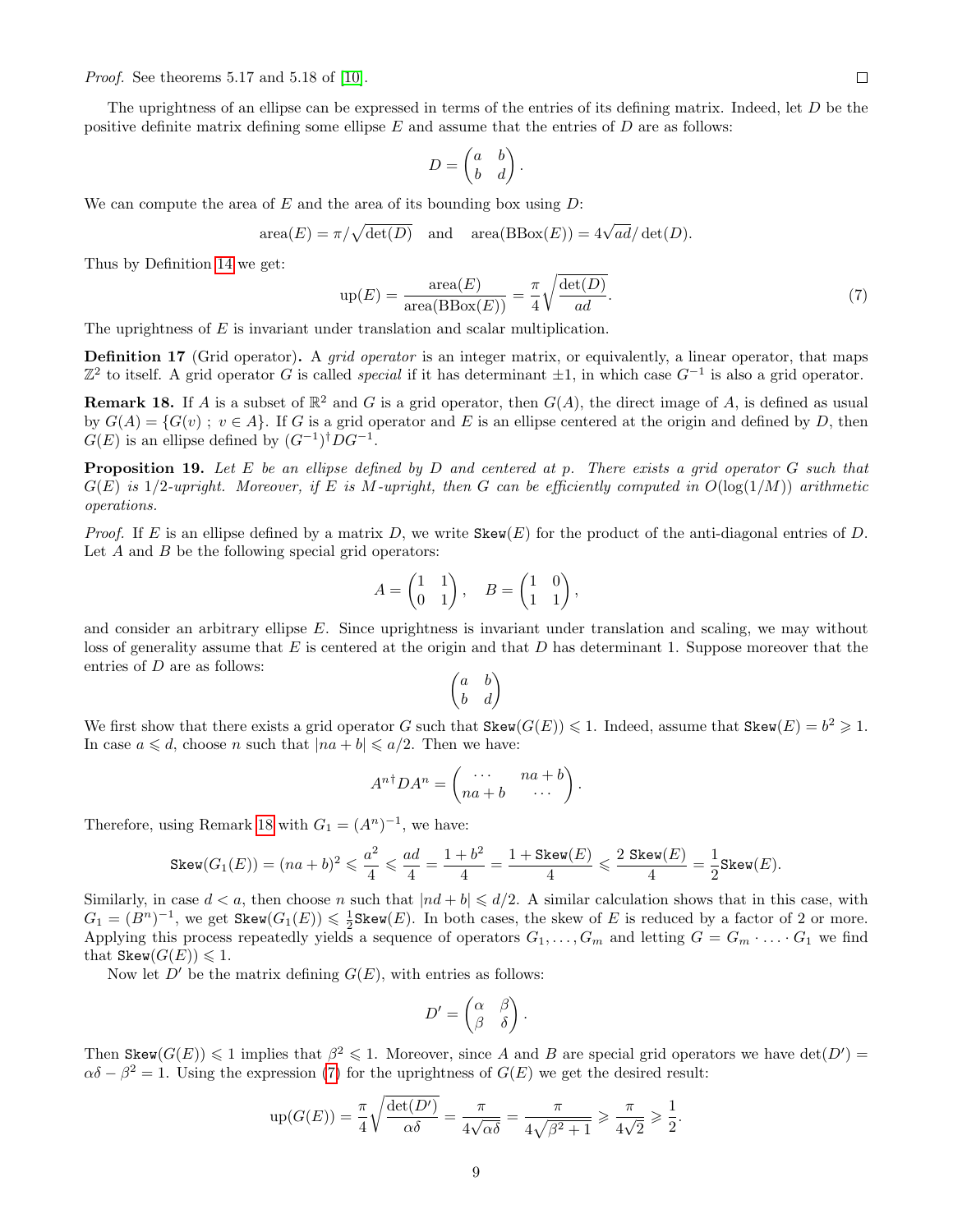Finally, to bound the number of arithmetic operations, note that each application of  $G_i$  reduces the skew by at least a factor of 2. Therefore, the number n of grid operators required satisfies  $n \leq \log_2(\text{Skew}(E))$ . Now note that since  $D$  has determinant 1, we have:

$$
M \leqslant \text{up}(E) = \frac{\pi}{4} \frac{1}{\sqrt{ad}} = \frac{\pi}{4\sqrt{b^2 + 1}}
$$

.

Therefore Skew $(E) = b^2 \le (\pi^2/16M^2) - 1$ , so that the computation of G requires  $O(\log(1/M))$  arithmetic operations.  $\Box$ 

We can now describe our algorithm to solve Problem [12.](#page-7-1) The algorithm inputs a bounded convex set A and we start by outlining the way in which the set A is given.

<span id="page-9-1"></span>Remark 20. In the case of the present paper, a bounded convex set A is given if the following assumptions are satisfied.

- (i) We are given an enclosing ellipse for A, whose area exceeds the area of A by no more than a constant factor (such an ellipse exists by Proposition [16\)](#page-7-3).
- (ii) We can efficiently decide, given  $\alpha \in \mathbb{Z}[i]$  and  $k, \ell \in \mathbb{N}$ , whether or not  $\alpha/\sqrt{5}^k \sqrt{5}$  $\bar{2}^{\ell}$  belongs to A.
- (iii) We can efficiently compute the intersection of any straight line in  $\mathbb{Z}[i,1/\sqrt{2}]$  $5, 1/$ √ 2] and A.

<span id="page-9-4"></span>**Proposition 21.** There is an algorithm which, given a bounded convex subset A of  $\mathbb{R}^2$  with non-empty interior, enumerates all solutions of the grid problem for A in order of increasing  $(k, \ell)$ . Moreover, if A is M-upright, then the algorithm requires  $O(\log(1/M))$  arithmetic operations overall, plus a constant number of arithmetic operations per solution produced.

*Proof.* Given A as in Remark [20,](#page-9-1) with an enclosing ellipse A' whose area only exceeds that of A by a fixed constant factor N, use Proposition [19](#page-8-2) to find a grid operator G such that  $G(A')$  is 1/2-upright. Then, enumerate the grid points of  $BBox(G(A'))$  in order of increasing  $(k, \ell)$ . This can be done efficiently since  $BBox(G(A'))$  is an upright rectangle. For each grid point u found, check whether it belongs to  $G(A)$ . This is the case if and only if  $G^{-1}(u)$  is a solution to the grid problem for A with denominator exponent  $(k, \ell)$ .  $\Box$ 

#### <span id="page-9-5"></span>4.2 Diophantine equations

There is a well-known algorithm to solve Problem [13,](#page-7-4) i.e., to solve the equation:

<span id="page-9-3"></span><span id="page-9-2"></span>
$$
\alpha^{\dagger}\alpha + \beta^{\dagger}\beta = 5^k 2^\ell,\tag{8}
$$

for  $\beta \in \mathbb{Z}[i]$ , givenwhere  $\alpha \in \mathbb{Z}[i]$  and  $k, \ell \in \mathbb{N}$ . First note that if we write  $n = 5^k 2^{\ell} - \alpha^{\dagger} \alpha$  and  $\beta = b + ic$ , where  $n, b, c \in \mathbb{Z}$ , then Eq. [\(8\)](#page-9-2) is equivalent to

$$
n = b^2 + c^2. \tag{9}
$$

The solutions to Eq. [\(9\)](#page-9-3) were characterized by Euler:

<span id="page-9-7"></span>**Proposition 22** (Euler [\[3\]](#page-13-9)). Let n be a positive integer with prime factorization  $p_1^{k_1} \ldots p_m^{k_m}$ , where  $p_1, \ldots, p_m$  are distinct positive primes. Then n can be written as the sum of two squares if and only if for all i either  $k_i$  is even or  $p_i \equiv 1, 2 \pmod{4}$ .

Proof. See Theorem 366 of [\[5\]](#page-13-10).

Moreover, in case the equation  $n = b^2 + c^2$  has a solution, there is an efficient probabilistic algorithm for finding b and c, given a prime factorization for  $n$ , see [\[9\]](#page-13-11).

#### <span id="page-9-0"></span>4.3 The approximate synthesis algorithm

<span id="page-9-6"></span>We can now describe our algorithm to solve Problem [9.](#page-5-1)

**Algorithm 23.** Given  $\theta$  and  $\varepsilon$ , let  $A = \mathcal{R}_{\varepsilon}$  be the  $\varepsilon$ -region as defined in Eq. [\(6\)](#page-6-2).

(i) Use Proposition [21](#page-9-4) to enumerate the infinite sequence of solutions  $\alpha/(\alpha)$ √  $\bar{5}^k\sqrt{ }$  $\overline{2}^{\ell}$  to the scaled grid problem for A in order of increasing least denominator exponent  $(k, \ell)$ .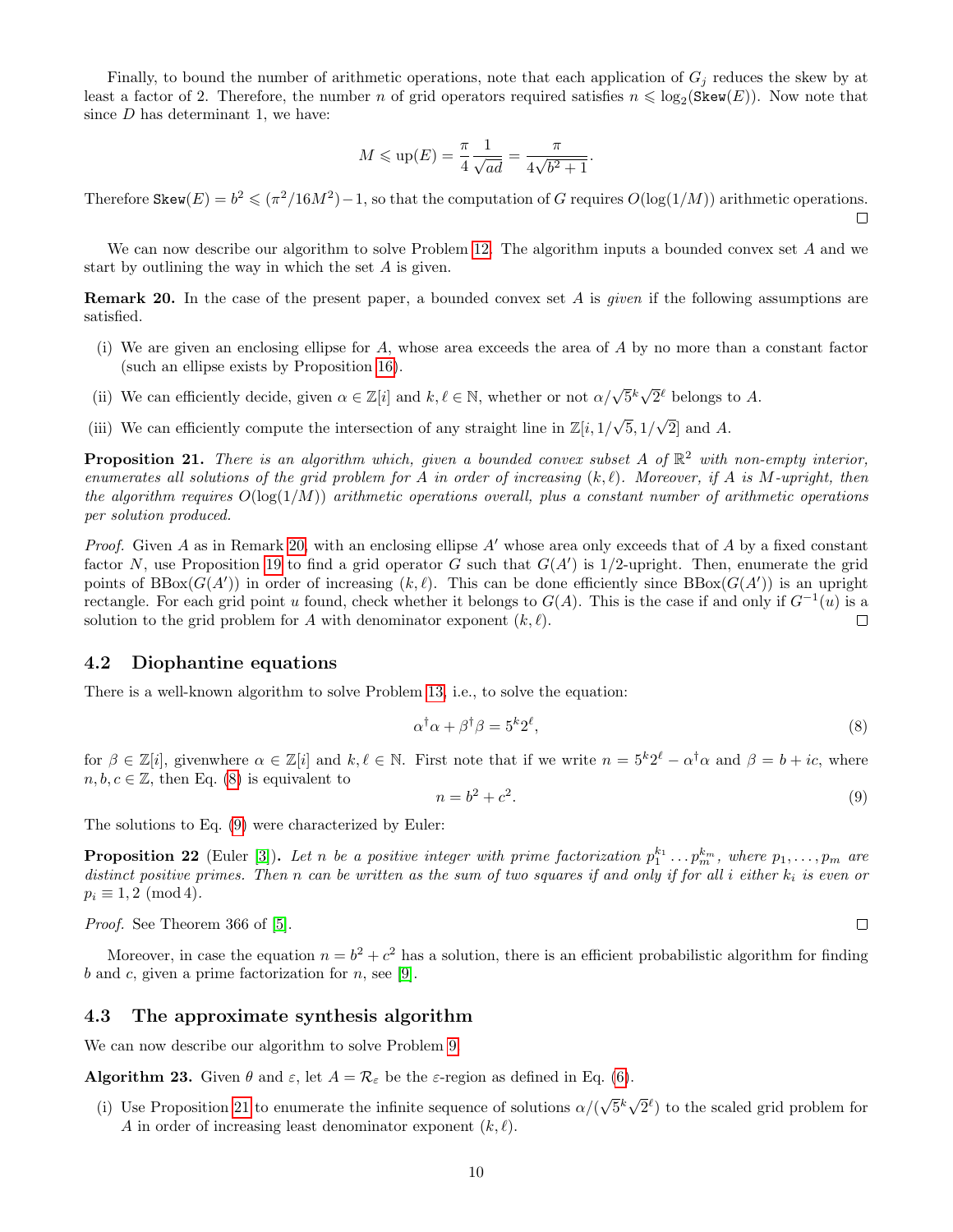- (ii) For each such solution  $\alpha$ /( √  $\bar{5}^k\sqrt{ }$  $\overline{2}^{\ell}$  of least denominator exponent  $(k, \ell)$ :
	- (a) Let  $n = 5^k 2^\ell \alpha^\dagger \alpha$ .
	- (b) Attempt to find a prime factorization of n. If  $n \neq 0$  but no prime factorization is found, skip step (ii.c) and continue with the next  $\alpha$ .
	- (c) Use the algorithm of Section [4.2](#page-9-5) to solve the equation  $\beta^{\dagger} \beta = n$ . If a solution  $\beta$  exists, go to step (iii); otherwise, continue with the next  $\alpha$ .
- (iii) Define U as in Eq. [\(4\)](#page-6-0) and use the exact synthesis algorithm of Proposition [7](#page-5-0) to find a Clifford+V circuit for U. Output this circuit and stop.

<span id="page-10-1"></span>**Remark 24.** By restricting  $\ell$  to be equal to 0 throughout the algorithm and using Proposition [8](#page-5-2) in step (iii), we obtain a method for the approximate synthesis of z-rotations in the Pauli $+V$  basis.

#### <span id="page-10-0"></span>4.4 Analysis of the algorithm

We now discuss the properties of Algorithm [23.](#page-9-6) The restricted algorithm of Remark [24](#page-10-1) can be seen to enjoy the same properties.

#### 4.4.1 Correctness

Proposition 25. If Algorithm [23](#page-9-6) terminates, then it yields a valid solution to the approximate synthesis problem, i.e., it yields a Clifford+V circuit approximating  $R_z(\theta)$  up to  $\varepsilon$ .

Proof. By construction, following the reduction of Problem [9](#page-5-1) to Problem [11.](#page-7-5)

#### 4.4.2 Optimality in the presence of a factoring oracle

Proposition 26. In the presence of an oracle for integer factoring, the circuit returned by Algorithm [23](#page-9-6) has the smallest V-count of any single-qubit Clifford+V circuit approximating  $R_z(\theta)$  up to  $\varepsilon$ .

*Proof.* By construction, step (i) of the algorithm enumerates all solutions  $\alpha$  to the scaled grid problem for  $\mathcal{R}_{\varepsilon}$  in *Proof.* By construction, step (i) or the aigorithm enumerates all solutions  $\alpha$  to the scaled grid problem for  $\kappa_{\varepsilon}$  in order of increasing least  $\sqrt{5}$ -denominator exponent k. Step (ii.a) always succeeds and, in oracle, so does step (ii.b). When step (ii.c) succeeds, the algorithm has found a solution of Problem [11](#page-7-5) for a minimal k.  $\Box$ 

#### 4.4.3 Near-optimality in the absence of a factoring oracle

The proof that our algorithm is nearly optimal in the absence of a factoring oracle relies on the following numbertheoretic hypothesis. We do not have a proof of this hypothesis, but it appears to be valid in practice.

<span id="page-10-2"></span>**Hypothesis 27.** For each number n produced in step (ii.a) of Algorithm [23,](#page-9-6) write  $n = 2<sup>j</sup>m$ , where m is odd. Then  $m$  is asymptotically as likely to be a prime congruent to 1 modulo 4 as a randomly chosen odd number of comparable size. Moreover, each  $m$  can be modelled as an independent random variable.

<span id="page-10-3"></span>**Lemma 28.** Let A be a bounded convex subset of  $\mathbb{R}^2$ ,  $k \geq 0$ , and assume that the scaled grid problem for A has at **Lemma 28.** Let A be a bounded convex subset of  $\kappa^2$ ,  $\kappa \geq 0$ , and assume that the scaled grid problem for A has at least two distinct solutions with  $\sqrt{5}$ -denominator exponent k. Then for all j ≥ 0, the scaled g *Least two aistinct solutions with*  $\sqrt{5}$ -denominator exponent  $k + 2j$ .<br>at least  $5^j + 1$  solutions with  $\sqrt{5}$ -denominator exponent  $k + 2j$ .

Proof. Let  $\alpha \neq \beta$  be solutions of the scaled grid problem for A with  $\sqrt{5}$ -denominator exponent k. For each  $\ell =$ *Proof.* Let  $\alpha \neq \beta$  be solutions of the scaled grid problem for A with  $\sqrt{5}$ -denominator exponent k. For each  $\ell = 0, 1, ..., 5^j$ , let  $\phi = \frac{\ell}{5^j}$ , and consider  $\alpha_j = \phi \alpha + (1 - \phi)\beta$ . Then  $\alpha_j$  has  $\sqrt{5}$ -denominator a convex combination of  $\alpha$  and  $\beta$ . Since A is convex, it follows that  $\alpha_j$  is a solution of the scaled grid problem for a convex combination of  $\alpha$  and  $\beta$ . Since A is convex, it follows that  $\alpha_j$  is a A, yielding  $5^j + 1$  distinct solutions with  $\sqrt{5}$ -denominator exponent  $k + 2j$ .  $\Box$ 

<span id="page-10-4"></span>**Lemma 29.** Fix an arbitrary constant  $b > 0$ . Then for  $a \ge 1$ ,

$$
\sum_{x=1}^{\infty} \left( 1 - \frac{1}{a + b \ln x} \right)^x = O(a).
$$

Proof. The lemma is proved in Appendix E of [\[10\]](#page-13-5).

 $\Box$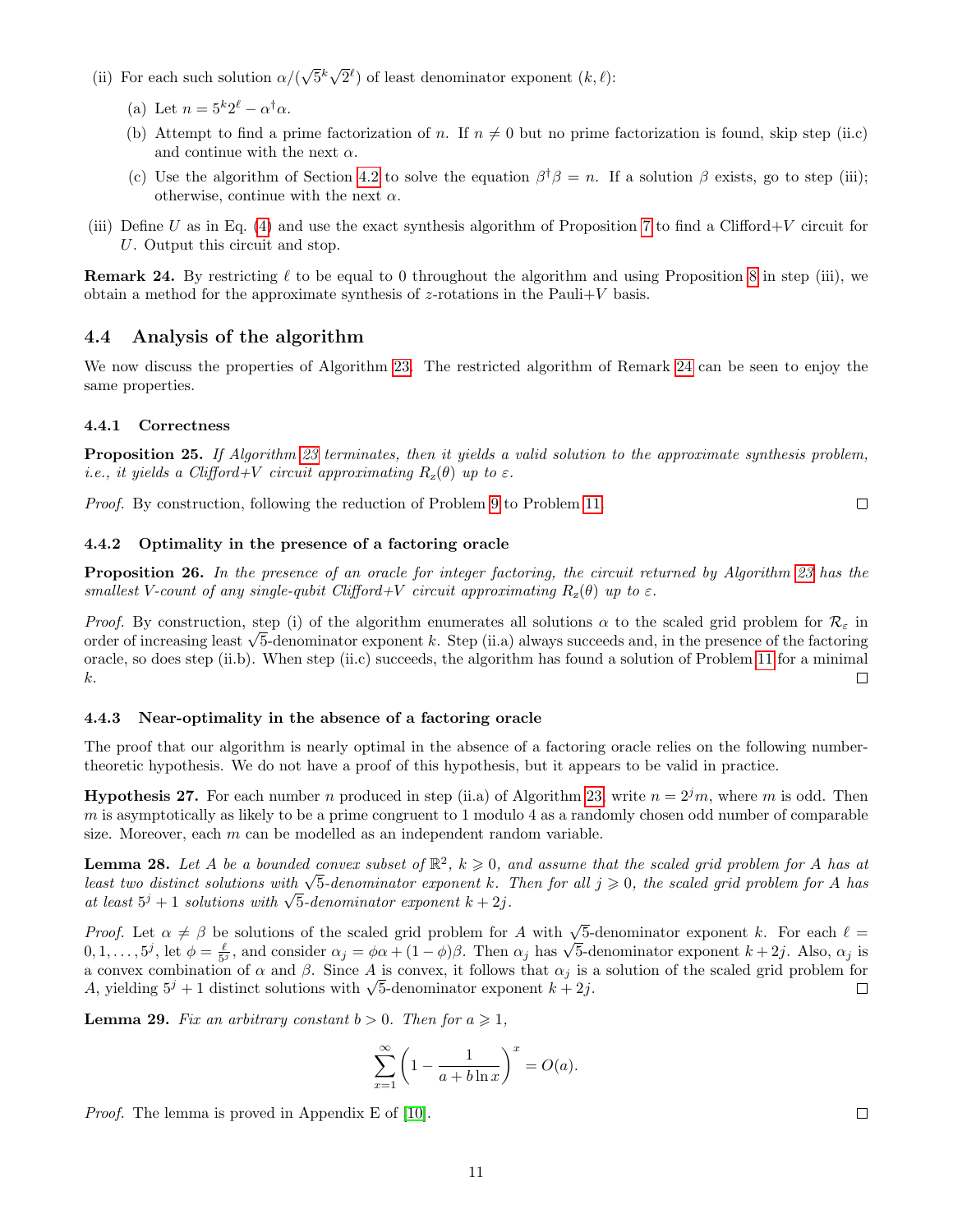**Definition 30.** Let  $U'$  and  $U''$  be the following two solutions of the approximate synthesis problem

<span id="page-11-3"></span>
$$
U' = \begin{pmatrix} \alpha' & -\beta'^{\dagger} \\ \beta' & \alpha'^{\dagger} \end{pmatrix} \text{ and } U'' = \begin{pmatrix} \alpha'' & -\beta''^{\dagger} \\ \beta'' & \alpha''^{\dagger} \end{pmatrix}.
$$
 (10)

U' and U'' are said to be *equivalent solutions* if  $\alpha' = \alpha''$ .

Proposition 31. Let k be the V-count of the solution of the approximate synthesis problem found by Algorithm [23](#page-9-6) in the absence of a factoring oracle. Then

- (i) The approximate synthesis problem has at most  $O(\log(1/\varepsilon))$  non-equivalent solutions with V-count less than k.
- (ii) The expected value of k is  $k''' + O(\log(\log(1/\varepsilon)))$ , where k', k'', and k''' are the V-counts of the optimal, secondto-optimal, and third-to-optimal solutions of the approximate synthesis problem (up to equivalence).

Proof. If  $\varepsilon \geq 1 - e^{i\pi/4}$ , then by Lemma [10](#page-6-1) there is a solution of V-count 0 and the algorithm easily finds it. In this case there is nothing to show, so assume without loss of generality that  $\varepsilon < |1 - e^{i\pi/4}|$ . Then by Lemma [10,](#page-6-1) all solutions are of the form [\(4\)](#page-6-0).

(i) Consider the list  $\alpha_1, \alpha_2, \ldots$  of candidates generated in step (i) of the algorithm. Let  $k_1, k_2, \ldots$  be their least  $\sqrt{5}$ -denominator exponent and let  $n_1, n_2, \ldots$  be the corresponding integers calculated in step (ii.a). Note that  $n_j \leqslant 4 \cdot 5^{k_j}$  for all j. Write  $n_j = 2^{z_j} m_j$  where  $m_j$  is odd. By Hypothesis [27,](#page-10-2) the probability that  $m_j$  is a prime congruent to 1 modulo 4 is asymptotically no smaller than that of a randomly chosen odd integer less than  $4 \cdot 5^{k_j}$ , which, by the well-known prime number theorem, is

<span id="page-11-1"></span>
$$
p_j := \frac{1}{\ln(4 \cdot 5^{k_j})} = \frac{1}{k_j \ln 5 + \ln 4}.
$$
\n(11)

By the pigeon-hole principle, two of  $k_1, k_2$ , and  $k_3$  must be congruent modulo 2. Assume without loss of generality that  $k_2 \equiv k_3 \pmod{2}$ . Then  $\alpha_2$  and  $\alpha_3$  are two distinct solutions to the scaled grid problem for  $\mathcal{R}_{\varepsilon}$ with (not necessarily least) denominator exponent  $k_3$ . It follows by Lemma [28](#page-10-3) that there are at least  $5^r + 1$ distinct candidates of denominator exponent  $k_3 + 2r$ , for all  $r \geq 0$ . In other words, for all j, if  $j \leq 5^r + 1$ , we have  $k_j \leq k_3 + 2r$ . In particular, this holds for  $r = \lfloor 1 + \log_5 j \rfloor$ , and therefore,

<span id="page-11-0"></span>
$$
k_j \le k_3 + 2(1 + \log_5 j). \tag{12}
$$

.

Combining  $(12)$  with  $(11)$ , we have

$$
p_j \geqslant \frac{1}{(k_3 + 2(1 + \log_5 j))\ln 5 + \ln 4} = \frac{1}{(k_3 + 2)\ln 5 + 2\ln j + \ln 4}
$$
\n(13)

Let  $j_0$  be the smallest index such that  $m_{j_0}$  is a prime congruent to 1 modulo 4. By Hypothesis [27,](#page-10-2) we can treat each  $m_i$  as an independent random variable. Therefore,

<span id="page-11-2"></span>
$$
P(j_0 > j) = P(n_1, ..., n_j \text{ are not prime})
$$
  
\$\leqslant (1 - p\_1)(1 - p\_2) \cdots (1 - p\_j)\$  
\$\leqslant (1 - p\_j)^j\$  
\$\leqslant \left(1 - \frac{1}{(k\_3 + 2) \ln 5 + 2 \ln j + \ln 4}\right)^j\$

The expected value of  $j_0$  is

$$
E(j_0) = \sum_{j=0}^{\infty} P(j_0 > j) \leq 1 + \sum_{j=1}^{\infty} \left( 1 - \frac{1}{(k_3 + 2) \ln 5 + 2 \ln j + \ln 4} \right)^j = O(k_3), \tag{14}
$$

where we have used Lemma [29](#page-10-4) to estimate the sum.

Next, we will estimate  $k_3$ . First note that if the  $\varepsilon$  region contains a circle of radius greater than  $1/$ √  $\bar{5}^k$ , then it contains at least 3 solutions to the scaled grid problem for  $\mathcal{R}_{\varepsilon}$  with denominator exponent k. The width of the ε-region  $\mathcal{R}_{\varepsilon}$  is  $\varepsilon^2/2$  at the widest point, and we can inscribe a disk of radius  $r = \varepsilon^2/4$  in it. Hence the scaled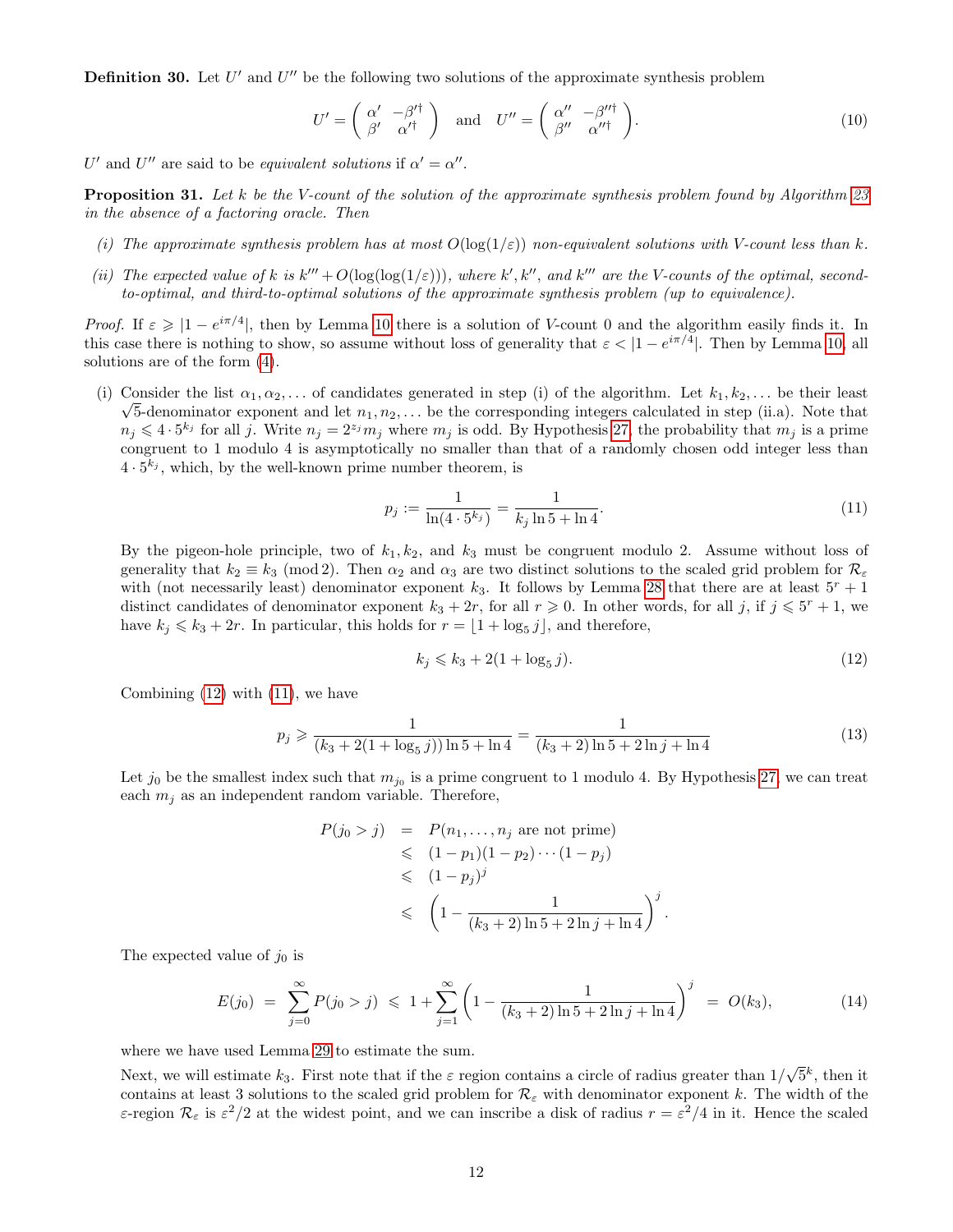grid problem for  $\mathcal{R}_{\varepsilon}$ , as in step (i) of the algorithm, has at least three solutions with denominator exponent k, provided that

$$
r = \frac{\varepsilon^2}{4} \geqslant \frac{1}{\sqrt{5}^k},
$$

or equivalently, provided that

$$
k \geqslant 2\log_5(2) + 2\log_5(1/\varepsilon).
$$

It follows that

$$
k_3 = O(\log(1/\varepsilon)),\tag{15}
$$

and therefore, using [\(14\)](#page-11-2), also

<span id="page-12-1"></span>
$$
E(j_0) = O(\log(1/\varepsilon)).\tag{16}
$$

To finish the proof of part (i), recall that  $j_0$  was defined to be the smallest index such that  $m_{j_0}$  is a prime congruent to 1 modulo 4. The primality of  $m_{j_0}$  ensures that step (ii.b) of the algorithm succeeds for the candidate  $\alpha_{j_0}$ . Furthermore, because  $m_{j_0} \equiv 1 \pmod{4}$ , the equation  $\beta^{\dagger} \beta = n$  has a solution by Proposition [22.](#page-9-7) Hence the remaining steps of the algorithm also succeed for  $\alpha_{j_0}$ .

Now let s be the number of non-equivalent solutions of the approximate synthesis problem of V-count strictly less than k. As noted above, any such solution U is of the form [\(4\)](#page-6-0). Then the least denominator exponent of  $\alpha$ is strictly smaller than  $k_{j_0}$ , so that  $\alpha = \alpha_j$  for some  $j < j_0$ . In this way, each of the s non-equivalent solutions is mapped to a different index  $j < j_0$ . It follows that  $s < j_0$ , and hence that  $E(s) \leq E(j_0) = O(\log(1/\varepsilon))$ , as was to be shown.

(ii) Let  $U'$  be an optimal solution of the approximate synthesis problem, let  $U''$  be optimal among the solutions that are not equivalent to  $U'$  and let  $U'''$  be optimal among the solutions that are not equivalent to either  $U'$ or U''. Assume that U', U'', and U''' are written as in [\(10\)](#page-11-3) with top-left entry  $\alpha', \alpha''$ , and  $\alpha'''$  respectively. Now let k', k'', and k''' be the least denominator exponents of  $\alpha'$ ,  $\alpha''$ , and  $\alpha'''$ , respectively. Let k<sub>3</sub> and j<sub>0</sub> be as in the proof of part (i). Note that, by definition,  $k_3 \leq k'''.$  Let k be the least denominator exponent of the solution of the approximate synthesis problem found by the algorithm. Then  $k \leq k_{j_0}$ . Using [\(12\)](#page-11-0), we have

$$
k \leq k_{j_0} \leq k_3 + 2(1+\log_5 j_0) \leq k''' + 2(1+\log_5 j_0).
$$

This calculation applies to any one run of the algorithm. Taking expected values over many randomized runs, we therefore have

<span id="page-12-0"></span>
$$
E(k) \le k''' + 2 + 2E(\log_5 j_0) \le k''' + 2 + 2\log_5 E(j_0).
$$
\n(17)

Note that we have used the law  $E(\log j_0) \leq \log(E(j_0))$ , which holds because log is a concave function. Combining [\(17\)](#page-12-0) with [\(16\)](#page-12-1), we therefore have the desired result:

$$
E(k) = k''' + O(\log(\log(1/\varepsilon))).
$$

4.4.4 Time complexity

**Proposition 32.** Algorithm [23](#page-9-6) runs in expected time  $O(\text{polylog}(1/\varepsilon))$ . This is true whether or not a factorization oracle is used.

*Proof.* This proposition is proved like the corresponding one in [\[10\]](#page-13-5).

# 5 Conclusion

We have introduced an algorithm for the approximate synthesis of  $z$ -rotations into Clifford+V circuits. Our algorithm is optimal if an oracle for the factorization of integers is available. In the absence of such an oracle, our algorithm is still nearly optimal, yielding circuits of V-count  $m+O(\log(\log(1/\varepsilon)))$ , where m is the V-count of the third-to-optimal solution. We have also described an algorithm for the approximate synthesis of z-rotations into Pauli+V circuits. To the author's knowledge, these algorithms are the first optimal synthesis algorithms for extensions of the V-gates.

 $\Box$